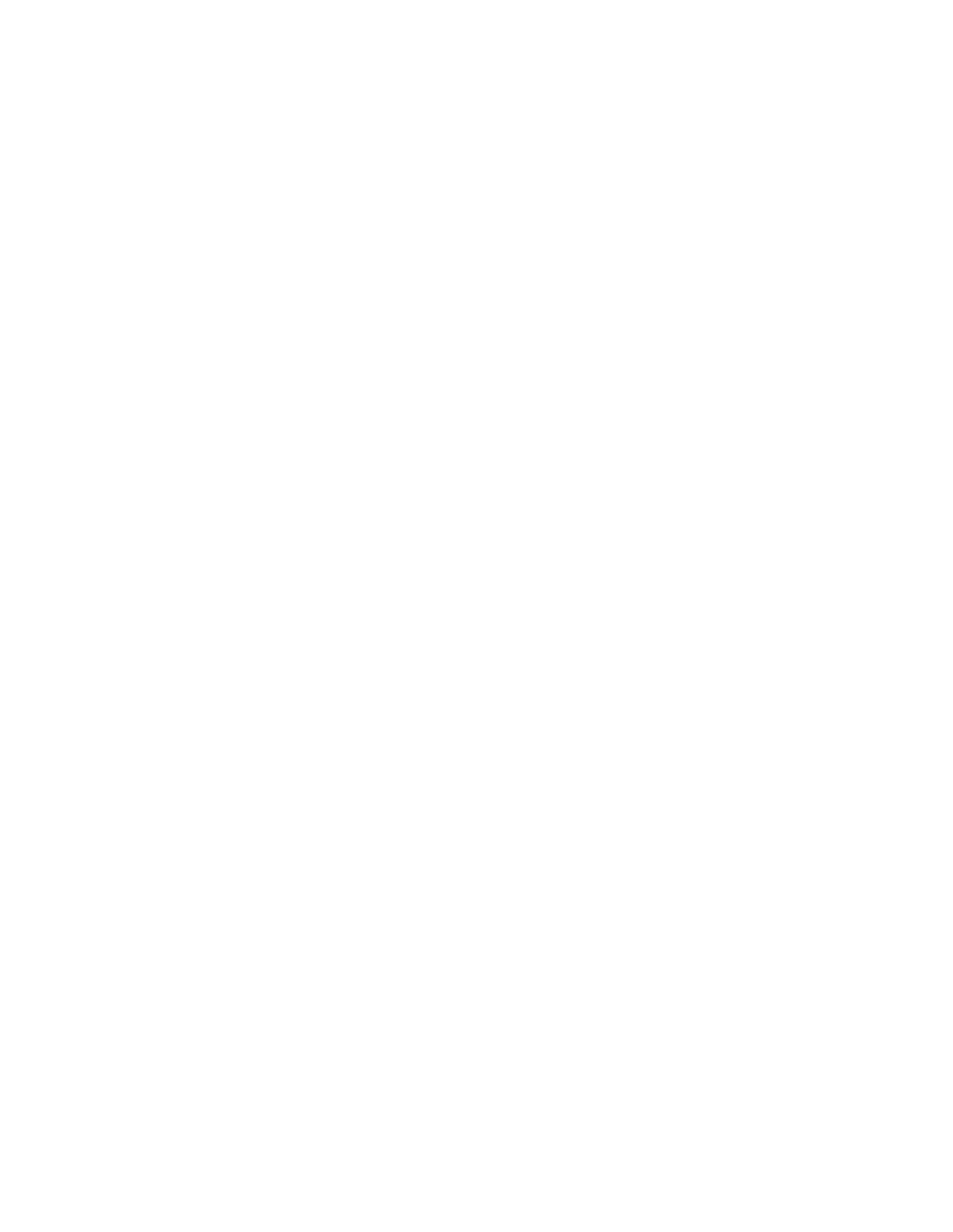# Use of Tensor Formats in Elliptic Eigenvalue Problems

Wolfgang Hackbusch, Boris N. Khoromskij<sup>∗</sup> Max-Planck-Institut für Mathematik in den Naturwissenschaften, Inselstr. 22-26, D-04103 Leipzig, Germany; {wh, bokh}@mis.mpg.de

Stefan Sauter

Universität Zürich, Switzerland; stas@math.uzh.ch

Eugene E. Tyrtyshnikov† Institute of Numerical Mathematics, Russian Academy of Sciences, Gubkina 8, 119333 Moscow, Russia; tee@inm.ras.ru

#### Abstract

We investigate approximations by finite sums of products of functions with separated variables to eigenfunctions of multivariate elliptic operators, and especially conditions providing an exponential decrease of the error with respect to the number of terms. The results of the consistent use of tensor formats can be regarded as a base for a new class of iterative eigensolvers with almost linear complexity in the univariate problem size.

The results of numerical experiments clearly indicate the linear-logarithmic scaling of low-rank tensor method in the univariate problem size. The algorithms work equally well for the computation of both, minimal and maximal eigenvalues of the discrete elliptic operators.

#### AMS Subject Classification: 65F30, 65F50, 65N35, 65F10

Key words: elliptic operators, spectra, eigenfunctions, separation of variables, separable approximations, matrix approximations, low-rank matrices, Kronecker products, multi-dimensional matrices, tensors, numerical methods, iterative algorithms

# 1 Introduction

Recent advances in tensor approximation methods applied to the functions and operators in  $\mathbb{R}^d$  lead to the natural idea of solving multi-dimensional boundary and eigenvalue problems in tensor-product formats. This idea has been first time formulated in [2] in the very general setting. The recent results on efficient methods of tensor approximation and their application in electronic structure calculations can be found in [11, 3, 8, 15, 18] and others.

In this paper we investigate approximations by finite sums of products of functions with separated variables to eigenfunctions of elliptic operators with smooth coefficients, and especially conditions providing an exponential decrease of error in the number of terms.

We consider the model eigenvalue problem: Find a pair  $(\lambda, u) \in \mathbb{R} \times H_0^1(\Omega) \setminus \{0\}$  such that

$$
\begin{aligned}\n\Lambda u &= \lambda u \quad \text{in } \Omega, \\
u &= 0 \quad \text{on } \partial\Omega\n\end{aligned} \tag{1.1}
$$

with the elliptic differential operator  $\Lambda$  of the form

$$
\Lambda := -\operatorname{div}\left(A\operatorname{grad}u\right) + \langle b, \nabla u \rangle + cu,\tag{1.2}
$$

<sup>∗</sup>The work of the second author was partially supported by FIM, ETH Z¨urich during his visit of the ETH/University of Zürich in May - July, 2008.

<sup>†</sup>This work was partially supported by DFG, Russian Fund of Basic Research (grant 08-01-00115) and a Priority Research Grant of the Department of Mathematical Sciences of the Russian Academy of Sciences.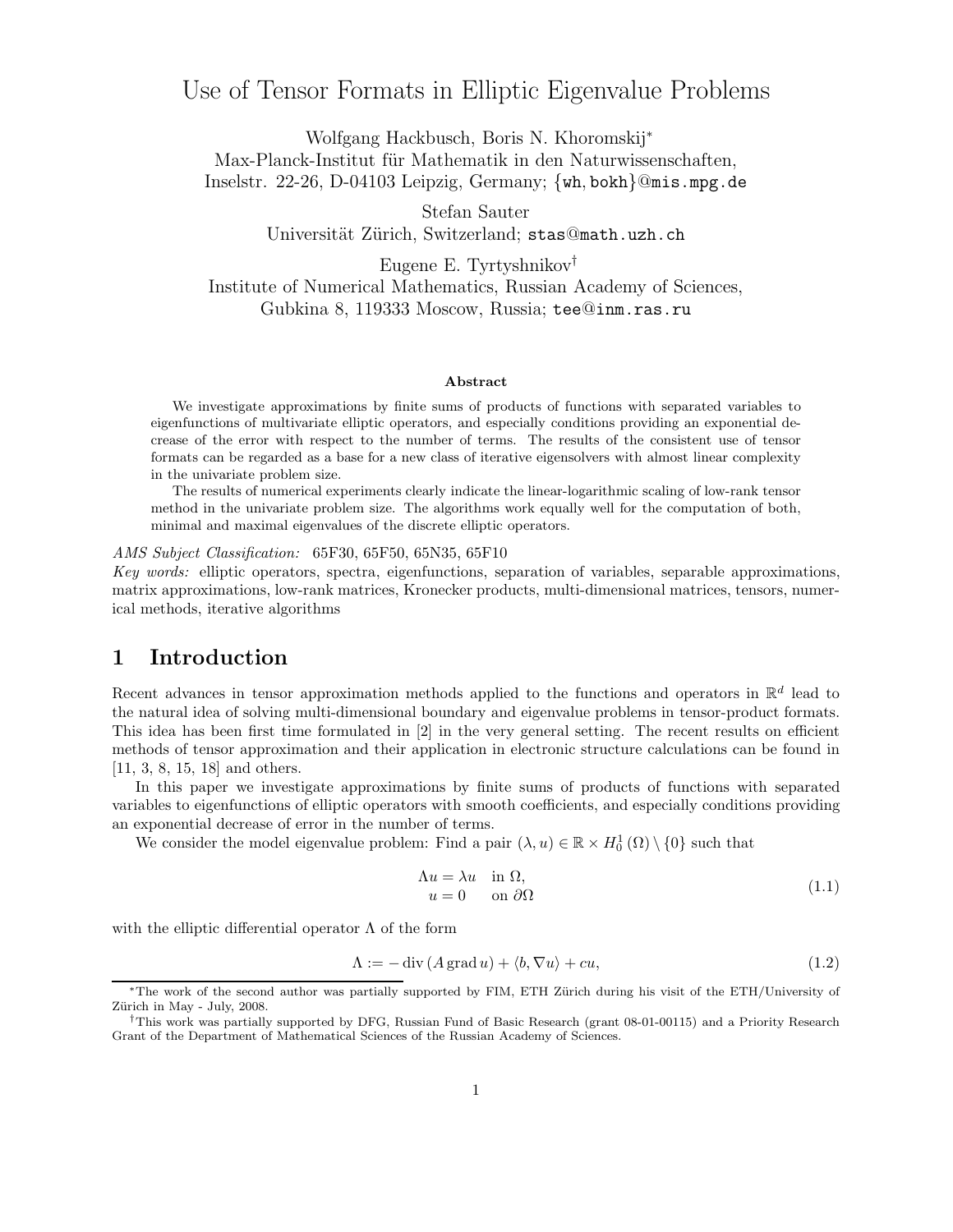where  $\Omega \in \mathbb{R}^d$  is some bounded or unbounded tensor-product domain, and the operator coefficients A, b, c in (1.2) are supposed to be smooth (analytic) in  $\Omega$ .

We will prove that the eigenfunctions of problem (1.1) allow separable approximation that converges exponentially in the number of terms.

Problem (1.1) is discretised by the Galerkin FEM with tensor-product basis functions, so that the arising stiffness and mass matrices of size  $n^{\otimes d}$  (with d-fold product  $n^{\otimes d} = n \times ... \times n$ ) are represented in the low Kronecker rank format with the storage requirements and computational complexity of order  $O(dn)$ .

In this paper, for the ease of presentation, we use simple iterative solvers such as the power method or the Lanczos iteration, though algorithms of better choice can be easily adapted to our concept. Due to the above mentioned approximation results for the continuous solutions, and relying on the rank-structured representation of all matrices involved, we propose to solve the corresponding high-dimensional algebraic eigenvalue problem of the size  $n^{\otimes d}$  in the low tensor-rank format. To this end, we introduce the so-called "truncated iterations", where most of the intermediate vectors have to be approximated in some fixed rankstructured tensor product form. The corresponding rank truncation performed at each iteration makes use of recently developed methods (cf. [18, 22, 8]). For the class of rank structured matrices, our algorithm can be shown to have storage and complexity bounds of order  $O(r^dn + rnd)$ , or even  $O(dRrn)$ , where r, R are the small (often fixed) rank parameters with the theoretical bounds  $r = O(\log n)$  and  $R = O(\log n |\log \varepsilon|)$ .

We notice that in the case  $d = 2$  the rank truncation operator is realised by the "truncated SVD" method applied to the rank-R matrix. It is, in practice, a finite algorithm (with complexity at most  $O(nR^2 + R^3)$ ) providing the best rank-r approximation to the current iterand (see numerics in Sections 2 and 6.2). Hence, numerical results for  $d = 2$  can be viewed as the reference cases, demonstrating nearly optimal performance of the proposed techniques.

The results of the consistent use of tensor formats can be regarded as a base for a new class of iterative eigensolvers with almost linear complexity in the univariate problem size.

The rest of the paper is organised as follows. In Section 2 we give motivating numerical illustrations for the Laplace operator in  $d = 2$ , which clearly indicate a spectacular gain by the truncated Lanczos iteration compared with the standard full-format implementation. In Section 3, we briefly describe the tensor product formats for representing multivariate functions of the continuous and discrete arguments. Section 4 proves the existence of separable approximation for the eigenfunctions of an elliptic operator posed in  $\mathbb{R}^d$ . This result is of principal significance for understanding the rigorous mathematical basis for applying tensor methods in multidimensional setting. Section 5 describes the favourable properties of tensor formats in discrete elliptic eigenvalue problems, while Section 6 presents numerical illustrations for certain spectral problems in dimensions  $d = 2, 3$ .

# 2 Motivating Numerics

In this research we are motivated by the nice solution structure for the 2D Laplace operator

$$
\Delta = \frac{\partial^2}{\partial x^2} + \frac{\partial^2}{\partial y^2}
$$

and the eigenproblem

$$
-\Delta u(x,y) = \lambda u(x,y), \quad (x,y) \in [0,\pi]^2.
$$

If  $u$  is zero on the boundary, then the eigenvalues and eigenfunctions are

$$
\lambda_{kl} = k^2 + l^2
$$
,  $u_{kl}(x, y) = \sin kx \sin ly$ ,  $k, l = 1, 2, ...$ 

A matrix counterpart of the Laplace operator can be taken in the form

$$
Mu = \lambda u, \quad M = A \otimes I + I \otimes A,
$$

where  $\otimes$  denotes the Kronecker (tensor) product, I is the identity and

$$
A = \begin{bmatrix} 2 & -1 & & & \\ -1 & 2 & -1 & & \\ & \cdots & \cdots & \cdots & \\ & & -1 & 2 & -1 \\ & & & -1 & 2 \end{bmatrix}
$$

.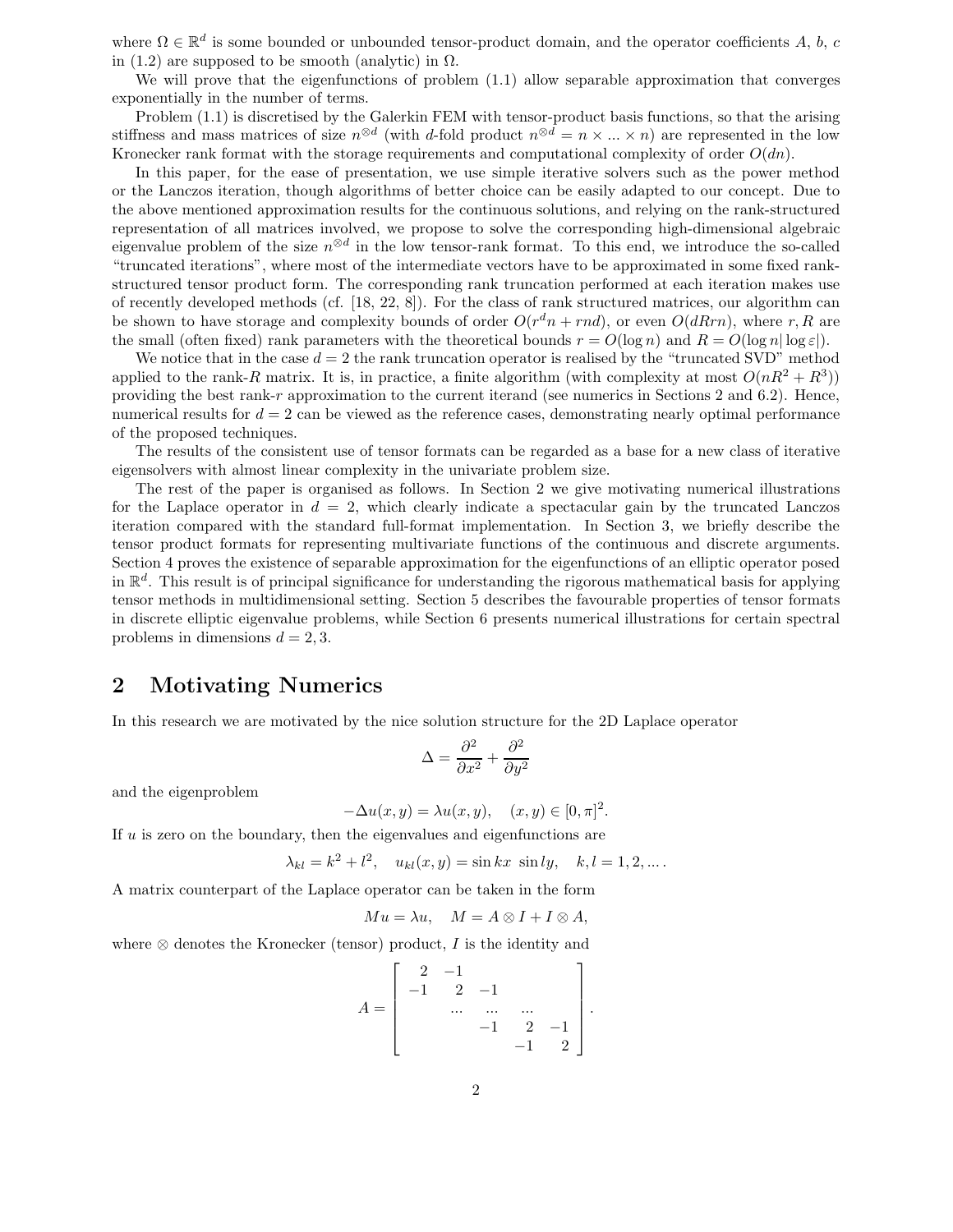Let A and I be of order n. Then the matrix eigenvalue problem  $Mx = \lambda x$  can be solved explicitly. The eigenvalues are

$$
\lambda_{kl} = 4\sin^2\frac{\pi k}{2(n+1)} + 4\sin^2\frac{\pi l}{2(n+1)}, \quad 1 \le k, l \le n,
$$

and the corresponding eigenvectors are exactly represented as tensor products:

$$
x_{kl}=u^k\otimes v^l,
$$

where  $u^k$  and  $v^l$  are *n*-dimensional vectors with the entries

$$
u_s^k = \sin \frac{\pi ks}{n+1}, \quad 1 \le s \le n; \qquad v_t^l = \sin \frac{\pi lt}{n+1}, \quad 1 \le t \le n.
$$

In general, the cost of traditional iterative eigenvalue algorithms is higher than linear, possibly  $O(n^2)$ . The tensor structure of eigenvectors allows to modify the eigensolvers so that the cost of one iteration reduces to  $O(n)$ .

As an example of an iterative eigensolver we discuss the Lanczos method.

Algorithm 2.1 Let  $M$  be a real symmetric matrix of order  $N$ . The following steps produce the Ritz values approximating the eigenvalues of M:

- Choose an initial vector  $p_1$  with  $||p_1|| = 1$  and set  $p_0 = 0$ ,  $b_0 = 0$ .
- For  $k = 1, 2, \ldots$  compute

$$
z_k = Mp_k,
$$
  
\n
$$
a_k = (z_k, p_k),
$$
  
\n
$$
q_k = z_k - a_k p_k - b_{k-1} p_{k-1},
$$
  
\n
$$
b_k = ||q_k||,
$$
  
\n
$$
p_{k+1} = q_k/b_k.
$$

• Compute the Ritz values as the eigenvalues of the projected  $k \times k$  matrix

$$
M_k = P_k^{\top} M P_k, \quad P_k = [p_1, ..., p_k],
$$

which is the symmetric tridiagonal matrix consisting of the values  $a_k, b_k$ .

Now we consider the same computations with the following vector truncation. If  $x \in \mathbb{R}^{n^2}$ ,  $T_{\varepsilon}(x)$  is defined as a vector  $y$  of the form

$$
y = \sum_{t=1}^r u_t \otimes v_t, \quad u_t, v_t \in \mathbb{R}^n,
$$

with minimal  $r$  such that

$$
||x - y|| \le \varepsilon
$$

for a fixed  $\varepsilon$ . Note that if x is in the above tensor format and a matrix M is of the tensor form (cf. Section 3.5)

$$
M = \sum_{s=1}^{R} A_s \otimes B_s, \quad R \ll n,
$$

then the matrix-vector multiplication  $z = My$  has a tensor format with Rr summands. A natural idea to reduce this number is to replace z with  $T_{\varepsilon}(z)$ . Then, the Lanczos algorithm transforms to the following tensor-format scheme.

Algorithm 2.2 The Lanczos steps with tensor approximation of computed vectors reads as follows:

• Choose an initial vector  $p_1$  so that  $p_1 = T_{\varepsilon}(p_1)$  with  $||p_1|| = 1$  and set  $p_0 = 0$ ,  $b_0 = 0$ .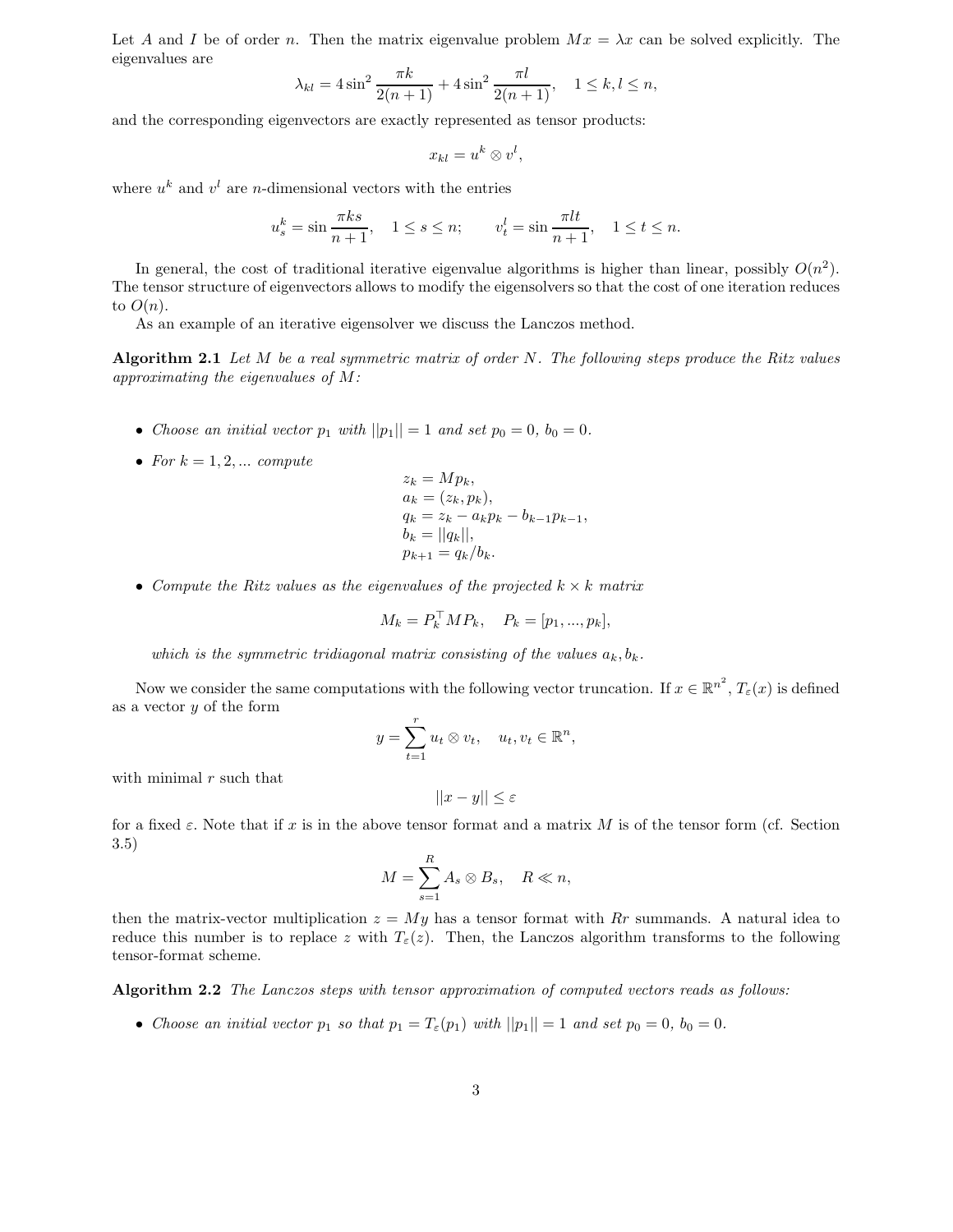• For  $k = 1, 2, \ldots$  compute

$$
z_k = Mp_k,
$$
  
\n
$$
a_k = (z_k, p_k),
$$
  
\n
$$
q_k = T_{\varepsilon}(z_k - a_k p_k - b_{k-1} p_{k-1}),
$$
  
\n
$$
b_k = ||q_k||,
$$
  
\n
$$
p_{k+1} = q_k/b_k.
$$

• Compute the Ritz values from the generalized eigenvalue problem

$$
M_k u = \lambda N_k u,
$$

where  $M_k = P_k^{\dagger} M P_k$ ,  $N_k = P_k^{\dagger} P_k$ .

We can compare the performance of these two algorithms. The truncation parameter was chosen so that every vector in the Krylov subspace basis is approximated in the tensor format so that the tensor rank (the number of tensor-product terms in the sum) does not exceed 7 or the relative approximation accuracy is less than 10−<sup>2</sup> . In the table below we can see the timings obtained on a 2.7 GHz workstation:

|                           |     |      | $1000$   2000   4000 | -6000 |
|---------------------------|-----|------|----------------------|-------|
| Lanczos time (sec)        |     | 12.1 | 76.7                 | 224.9 |
| Tensor Lanczos time (sec) | 0.4 | 0.7  |                      | 2.2   |

The accuracy in the maximal eigenvalue was about  $10^{-3}$  in both methods, even a bit better with truncations. The table shows that the time of the tensor-truncated Lanczos grows linearly in  $n$  while the original Lanczos time increases actually faster as  $n^2$ . For  $n = 6000$  we observe an acceleration by a factor 100.

Thus, we are interested to find if we might have the same effect when using tensor formats in matrix eigensolvers for more general elliptic problems,

$$
\Lambda u = \lambda u, \quad u : [0, \pi]^d \to \mathbb{R},
$$

where  $\Lambda$  is the elliptic operator with smooth enough (or separable) coefficients. For this purpose, we next introduce the tensor representations.

# 3 Description of tensor formats

#### 3.1 Tensor spaces and tensor representations

Several continuous and discrete spaces considered in this paper are tensor spaces of order d, where in our application  $d$  equals the spatial dimension of the eigenvalue problem. Let

$$
\mathbb{W} = W_1 \otimes W_2 \otimes \ldots \otimes W_d \tag{3.1}
$$

be the notation for the underlying tensor space. By definition, each  $w \in \mathbb{W}$  can be written as a sum

$$
w = \sum_{k} w_k^{(1)} \otimes w_k^{(2)} \otimes \ldots \otimes w_k^{(d)} \qquad (w_k^{(j)} \in W_j). \tag{3.2}
$$

An interesting subset are those elements which require only  $R$  terms. They form the set

$$
\mathcal{M}_R = \left\{ w \in \mathbb{W} : w = \sum_{k=1}^R w_k^{(1)} \otimes w_k^{(2)} \otimes \ldots \otimes w_k^{(d)}, w_k^{(j)} \in W_j \right\}.
$$

We say that elements  $w \in M_R$  with  $w \notin M_{R-1}$  have the tensor rank R. Obviously, tensors  $w \in M_R$  can be represented by the description of Rd elements  $w_k^{(j)} \in W_j$ . Hence, the cost is linear in d.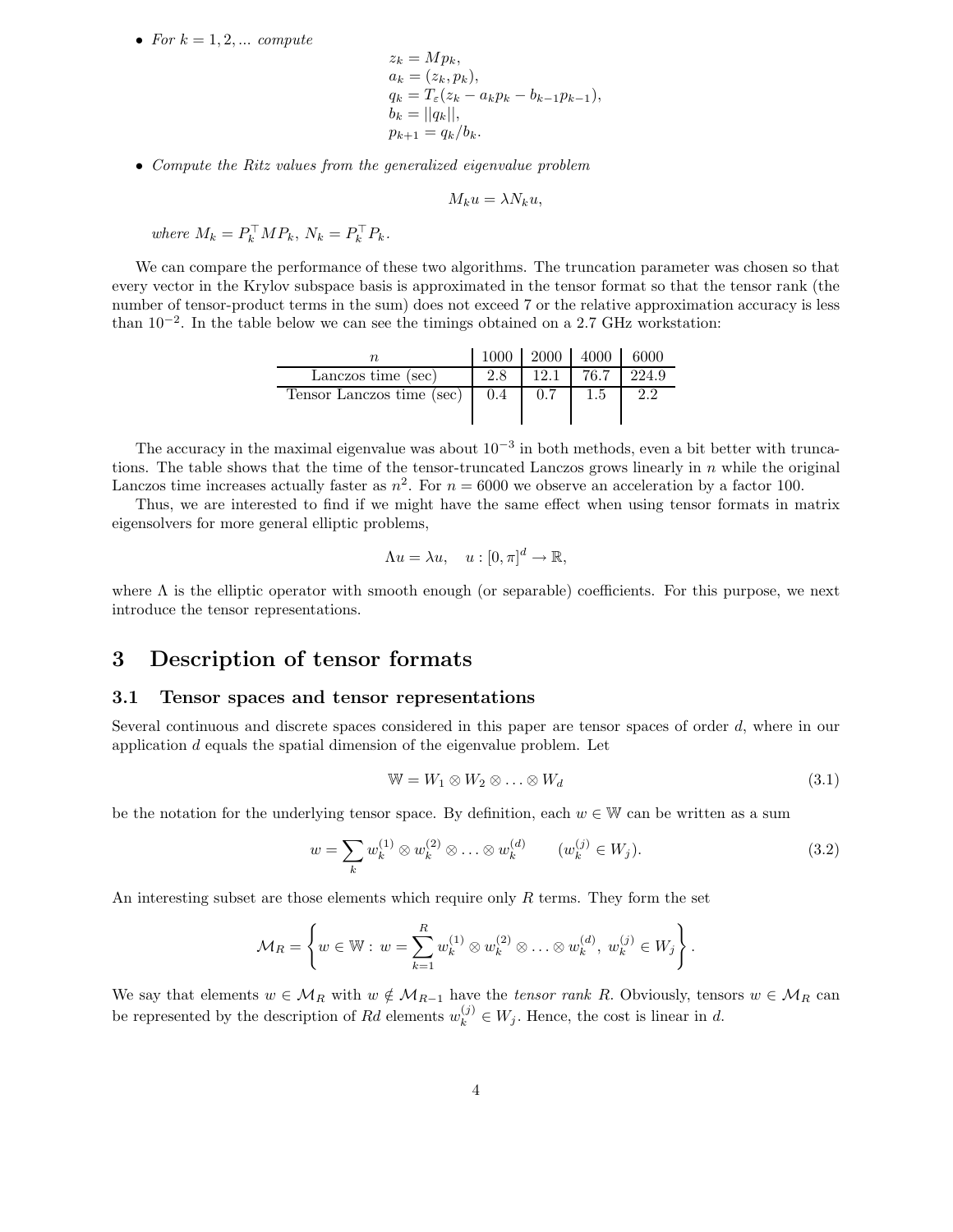As in the Galerkin method, the replacement of the spaces  $W_j$  by subspaces  $V_j \subset W_j$  ( $1 \leq j \leq d$ ) is of interest. They lead to the tensor subspace

$$
\mathbb{V} = V_1 \otimes V_2 \otimes \ldots \otimes V_d \subset \mathbb{W}.
$$
 (3.3)

Setting  $r_j := \dim V_j$  and choosing a (without loss of generality orthonormal) basis  $\{ \phi_k^{(j)} \}$  $k^{(j)}$ :  $1 \leq k \leq r_j$  of  $V_j$ , we can represent each  $v \in V$  by

$$
v = \sum_{\mathbf{k}} b_{\mathbf{k}} \phi_{k_1}^{(1)} \otimes \phi_{k_2}^{(2)} \otimes \ldots \otimes \phi_{k_d}^{(d)},
$$
\n(3.4)

where the multi-index  $\mathbf{k} = (k_1, \ldots, k_d)$  runs over all  $1 \leq k_j \leq r_j, 1 \leq j \leq d$ .

Let  $\mathbf{r} = (r_1, \ldots, r_d) \in N^d$  be a tuple of dimensions. We define

$$
\mathcal{M}_{\mathbf{r}} = \left\{ v \in \mathbb{W} \text{ as in (3.4) with } b_{\mathbf{k}} \in \mathbb{R}, \ \{ \phi_k^{(j)} : 1 \le k \le r_j \} \subset W_j \text{ orthonormal system} \right\}.
$$

A representation of  $w \in \mathcal{M}_r$  in the form (3.4) is also called a Tucker representation of Tucker rank r. A representation of  $w \in \mathcal{M}_r$  in the Tucker format (3.4) requires  $\prod_{j=1}^d n_j$  reals and the representation of  $\sum_{j=1}^d n_j$  vectors  $\phi_k^{(j)}$  $\frac{(J)}{k}$ .

### 3.2 Tensor approximation, tensor truncation

For any element  $w \in \mathbb{W}$  there are numbers R and tuples r such that  $w \in \mathcal{M}_{R^*}$  and  $w \in \mathcal{M}_{R^*}$ , but the ranks  $R^*$  and  $\mathbf{r}^*$  may be rather large. A representation by one of the tensor formats (3.2) or (3.4) is only of interest if the respective ranks are small enough. Therefore, given  $w \in \mathbb{W}$  we search for approximations  $v \in \mathcal{M}_R$  or  $v \in \mathcal{M}_{\mathbf{r}}$  with suitably small ranks R or **r**. When we fix the set  $\mathcal{S} := \mathcal{M}_{R}$  or  $\mathcal{S} := \mathcal{M}_{\mathbf{r}}$ , the smallest error is described by

$$
\sigma(w,\mathcal{S}) := \inf_{v \in \mathcal{S}} \|w - v\|.
$$

In the following we will give examples where  $\sigma(w, S)$  decays exponentially with the rank R or  $\min\{r_i : 1 \leq j \leq d\}$ , respectively. In general, the infimum in the definition of  $\sigma(w, \mathcal{S})$  cannot be replaced by a minimum, since for  $S = M_R$  a minimiser is not necessarily existing. Although, the minimiser exists for  $S = M_r$ , its computation can be performed only approximately. Therefore, in practice, one has to determine a  $v \in \mathcal{S}$  such that  $\|w - v\|$  comes close to  $\sigma(w, \mathcal{S})$ . The replacement of w by such a  $v \in \mathcal{S}$  is called the *tensor truncation* to  $S$  and denoted by

$$
w \mapsto v = \begin{cases} T_R w & \text{if } \mathcal{S} = \mathcal{M}_R, \\ T_\mathbf{r} w & \text{if } \mathcal{S} = \mathcal{M}_\mathbf{r}. \end{cases}
$$
 (3.5)

Heuristic methods for computing the rank structured approximations in different problem settings are discussed in [5, 19, 27, 18, 8, 7].

In the particular case of  $d = 2$ , the difficulties mentioned above do not appear. The minimiser of  $\inf_{v \in S} ||w - v|| = \min_{v \in S} ||w - v||$  is the result of the truncated singular value decomposition. Furthermore, the v∈S<sup>"</sup> v∈S"  $v \in S$ <sup>"</sup>  $M_R$  and  $M_r$  with  $\mathbf{r} = (R, R)$  coincide.

### 3.3 Application to function spaces

Let  $I = I_1 \times I_2 \times \ldots \times I_d$  be the product of (possibly infinite) intervals  $I_j \subset \mathbb{R}$ . Then  $L^2(I)$  is the tensor space  $L^2(I_1)\otimes L^2(I_2)\otimes \ldots \otimes L^2(I_d)$ . The tensor product  $w=\bigotimes_{j=1}^d w^{(j)}$  of  $w^{(j)}\in L^2(I_j)$  corresponds to the pointwise product  $w(x) = \prod_{j=1}^{d} w^{(j)}(x_j)$ .

If w is an analytical function in all variables  $x_j$ , approximations by polynomials may lead to small errors. In the case of a uniform degree  $r-1$ , the subspaces  $V_j \subset W_j$  in (3.3) are  $\mathbb{P}_{r-1}$  and any  $v \in \mathbb{V} = \bigotimes_{j=1}^d V_j$ has the Tucker rank  $\mathbf{r} = (r, \ldots, r)$ . The error, which is an upper bound of  $\sigma(w, \mathcal{M}_r)$ , depends on the decay of the higher derivatives. The analysis in Section 5.1 will show exponential decay of  $\sigma(w, \mathcal{M}_r)$ .

Multivariate functions depending on the Euclidean norm as, e.g., the classical potentials  $1/||x||$ ,  $e^{-\lambda \|x\|}/\|x\|, e^{-\lambda \|x\|}$  can be rather well approximated in  $\mathcal{M}_R$  leading to exponential decay of  $\sigma(w,\mathcal{M}_R)$  with respect to  $R$ . For its computation and analysis see [12, 11, 23, 14, 17, 15, 4].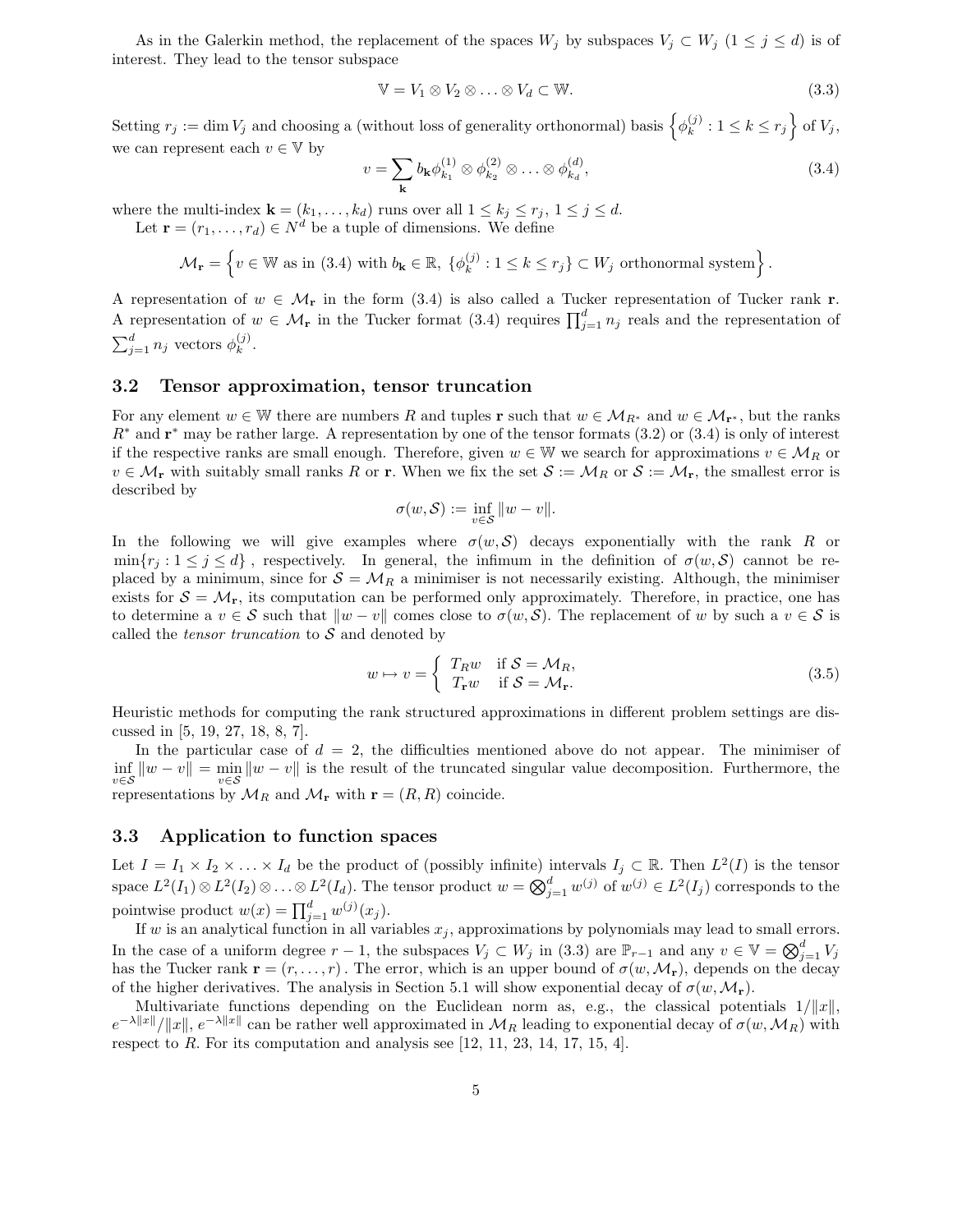### 3.4 Application to grid functions

Galerkin discretisations with tensor product basis functions or finite difference schemes lead to grid points  $x_{\bf i} = \left( x_{i_1}^{(1)} \right)$  $x_{i_1}^{(1)}, \ldots, x_{i_d}^{(d)}$  $i_d$ ), where  $\mathbf{i} \in I = I_1 \times \ldots \times I_d$ . Hence, the grid values  $u(x_i) = u_i$  belong to  $\mathbb{R}^I$  which is the tensor space

$$
\mathbb{R}^I=\mathbb{R}^{I_1}\otimes\mathbb{R}^{I_2}\otimes\ldots\otimes\mathbb{R}^{I_d},
$$

i.e.,  $W_j = \mathbb{R}^{I_j}$  from (3.1) have the dimension  $n_j := \#I_j$ . For simplicity we assume  $n_j = n$  for all  $1 \le j \le d$ . The representation of  $w \in M_R$  needs a storage of Rdn, while  $w \in M_r$  with  $\mathbf{r} = (r, \ldots, r)$  requires  $rdn + r^d$  data.

# 3.5 Application to matrices

The index sets  $I_1, \ldots, I_d$  and  $J_1, \ldots, J_d$  give rise to the two tensor spaces  $X := \mathbb{R}^{I_1} \otimes \ldots \otimes \mathbb{R}^{I_d}$  and  $Y := I$  $\mathbb{R}^{J_1} \otimes \ldots \otimes \mathbb{R}^{J_d}$ . Given matrices  $A^{(j)} \in \mathbb{R}^{I_j \times J_j}$   $(1 \leq j \leq d)$ , its Kronecker product  $\mathcal{A} := A^{(1)} \otimes \ldots \otimes A^{(d)}$  is defined as the mapping

$$
\mathcal{A}: X \to Y, \qquad x = x^{(1)} \otimes \ldots \otimes x^{(d)} \mapsto \mathcal{A}x = A^{(1)}x^{(1)} \otimes \ldots \otimes A^{(d)}x^{(d)} \in Y.
$$

# 4 Regularity for elliptic eigenvalue problems

# 4.1 Polynomial approximation of analytic functions

To understand the separability property of eigenfunctions we analyse their regularity with respect to some classes of functions which allow the holomorphic extension to the complex plane.

The error estimates will be derived for the function set  $\mathcal{A}_{M,\rho}(I)$  and for its multidimensional counterpart  $\mathcal{A}_{M,\rho}(I^d), d \geq 2$ . The definition of the space  $\mathcal{A}_{M,\rho}(I^d)$  requires several steps. For the interval  $I := (-1,1)$ and  $\rho > 1$ , Bernstein's regularity ellipse is given by (cf. [1])

$$
\mathcal{E}_{\rho} := \{ z \in \mathbb{C} : |z - 1| + |z + 1| \le \rho + \rho^{-1} \}.
$$

Its semi-axes are  $a = \frac{\rho + \rho^{-1}}{2}$  $\frac{\rho^{-1}}{2}$  and  $b = \frac{\rho - \rho^{-1}}{2}$  $\frac{\rho}{2}$ , implying  $a + b = \rho$ .

**Definition 4.1** Let  $I = (-1, 1)$  and  $M > 0$ ,  $\rho > 1$  be given constants.  $\mathcal{A}_{M,\rho}(I)$  is the class of functions  $f \in C^{\infty}(I)$  having a holomorphic extension to  $\mathcal{E}_{\rho}(I)$  such that

$$
|f(z)| \le M \qquad \forall z \in \mathcal{E}_{\rho}(I).
$$

Next, we introduce the multidimensional analogue of  $\mathcal{A}_{M,\rho}(I)$  on the tensor domain  $I^d := (-1,1)^d$ . Let  $\mathcal{E}_{\rho}^{(j)} := I \times ... \times I \times \mathcal{E}_{\rho} \times I \times ... \times I$  with  $\mathcal{E}_{\rho}$  to be inserted at the *j*th position.

**Definition 4.2** For given constants  $M > 0$ ,  $\rho > 1$ , the set  $\mathcal{A}_{M,\rho}(I^d)$  consists of all functions  $f \in C^{\infty}(I^d)$ having holomorphic extensions to  $\mathcal{E}_{\rho}^{(j)}$ , for all  $1 \leq j \leq d$ , and satisfying

$$
\max_{1 \le j \le d} \{ \sup_{x \in \mathcal{E}_{\rho}^{(j)}} |f(x)| \} \le M.
$$

The following remark recalls the well-known fact that controlling all higher derivatives of a function implies that it belongs to  $\mathcal{A}_{M,\rho}(I)$  (see e.g. [20] for the proof).

**Remark 4.3** Assume that a function  $u : I \to \mathbb{R}$  satisfies for some  $C_u$ ,  $\gamma_u \geq 0$ 

$$
\left\|\frac{\partial^n u}{\partial x^n}\right\|_{L^\infty(I)} \le C_u \gamma_u^n n! \quad \text{for all } n \in \mathbb{N}_0. \tag{4.1}
$$

Then  $u \in A_{M,\rho}(I)$  holds with  $\rho = 1 + \gamma_u^{-1} > 1$ ,  $M = C \cdot C_u$ .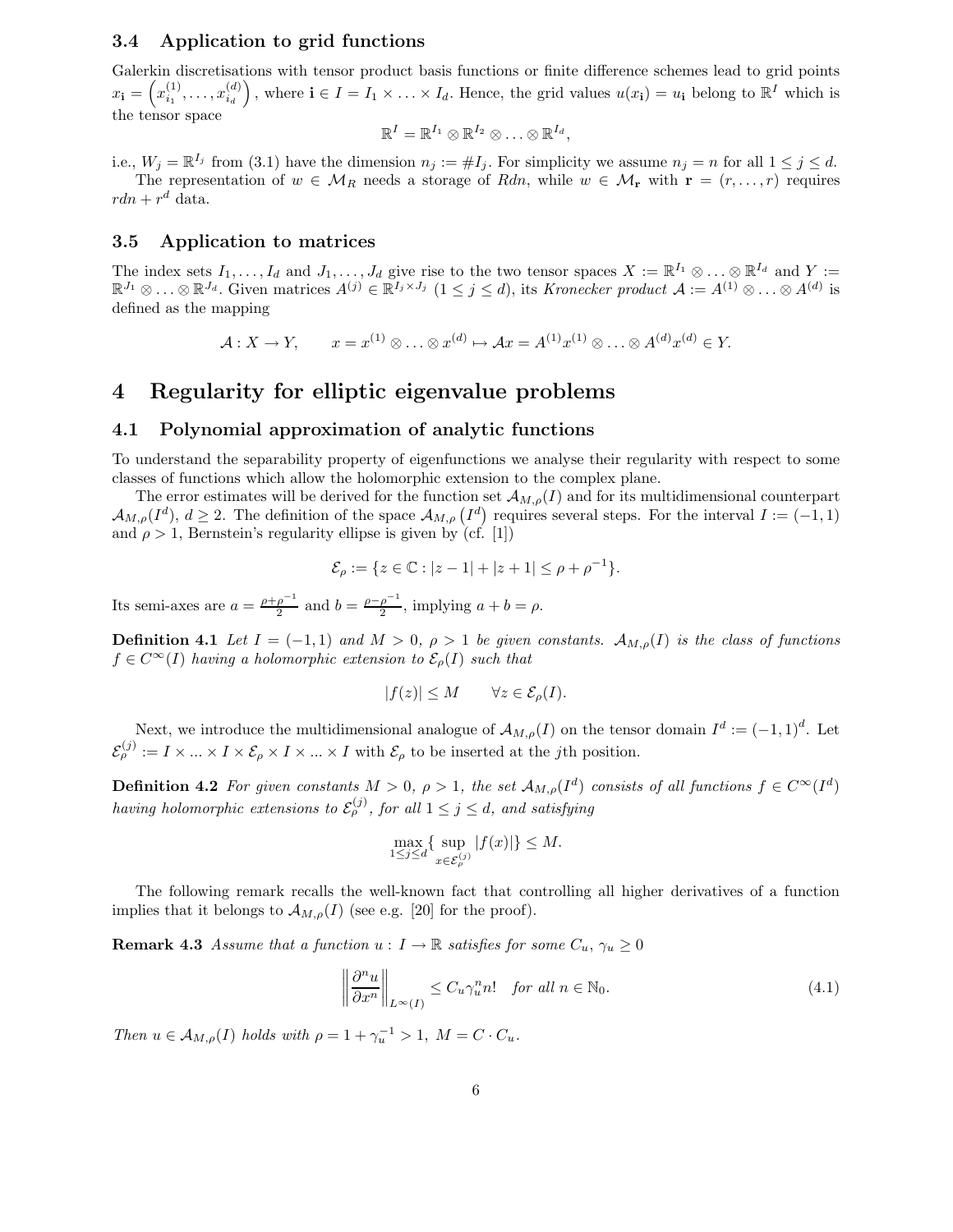For the continuous multivariate functions  $f = f(x_1, ..., x_d) : \mathbb{R}^d \to \mathbb{R}$ , we use the tensor product interpolant

$$
\mathbf{I}_N f = I_N^1...I_N^d f \in P_N[I^d],
$$

where  $I_N^i f$  ( $1 \leq i \leq d$ ) denotes the interpolation polynomial of degree N with respect to the variables  $x_i \in I := [-1,1]$  interpolating f with respect to the variables  $x_i \in I := [-1,1]$  at the Chebyshev nodes.

**Proposition 4.4** Let  $M > 0$  and  $\rho > 1$  be given. For all  $f \in A_{M,\rho}(I^d)$  and  $N > 1$  the estimate

$$
||f - \mathbf{I}_N f||_{C^0(I^d)} \le c M (\log N)^d \rho^{-N}
$$
\n(4.2)

holds.

In the next section we derive the regularity results for solutions of elliptic eigenvalue problems which will imply Remark 4.3.

# 4.2 Regularity for elliptic eigenvalue problems with smooth data

Let  $\Omega \subset \mathbb{R}^d$  be a Lipschitz domain. For  $\ell \in \mathbb{N}$ , we define the norms

$$
\left\|\nabla^{\ell}u\right\|_{L^{2}(\Omega)}^{2}:=\sum_{|\alpha|=\ell}\frac{\ell!}{\alpha!}\left\|D^{\alpha}u\right\|_{L^{2}(\Omega)}^{2}\quad\text{and}\quad\left\|\nabla^{\ell}u\right\|_{L^{\infty}(\Omega)}:=\left\|\sqrt{\sum_{|\alpha|=\ell}\frac{\ell!}{\alpha!}\left|D^{\alpha}u\right|^{2}}\right\|_{L^{\infty}(\Omega)}
$$

For u replaced by vectors or matrices, the absolute value  $|\cdot|$  is to be replaced by the Euclidean or spectral norm.

Consider the eigenvalue problem for the differential operator

$$
\Lambda u := -\nabla \cdot (A\nabla u) + \langle b, \nabla u \rangle + cu,\tag{4.3}
$$

.

where  $\langle a, b \rangle := \sum_{i=1}^d a_i b_i$  (without complex conjugation). We say that  $\Lambda$  is uniformly elliptic if  $A \in \mathbf{L}^{\infty}_{sym}(\Omega, \mathbb{R}^{d \times d})$ ,  $b \in \mathbf{L}^{\infty}(\Omega, \mathbb{R}^{d})$ , and  $c \in L^{\infty}(\Omega)$  satisfy

$$
0 < a_{\min} := \inf_{x \in \Omega} \inf_{v \in \mathbb{C}^d \setminus \{0\}} \frac{\langle A(x)v, \overline{v} \rangle}{\langle v, \overline{v} \rangle} \le \sup_{x \in \Omega} \sup_{v \in \mathbb{R}^d \setminus \{0\}} \frac{\langle A(x)v, \overline{v} \rangle}{\langle v, \overline{v} \rangle} =: a_{\max} < \infty \tag{4.4a}
$$

$$
0 \le -\frac{1}{2} \operatorname{div} b + c. \tag{4.4b}
$$

We assume that the coefficients of the operator  $\Lambda$  are *analytic*; i.e., there exist positive constants  $C_A$ ,  $C_b$ ,  $C_c$  and  $\gamma_A$ ,  $\gamma_b$ ,  $\gamma_c$  such that

$$
\begin{aligned}\n\|\nabla^p A\|_{L^{\infty}(\Omega)} &\le C_A \gamma_A^p p! \quad \forall p \in \mathbb{N}_0, \\
\|\nabla^p b\|_{L^{\infty}(\Omega)} &\le C_b \gamma_b^p p! \quad \forall p \in \mathbb{N}_0, \\
\|\nabla^p c\|_{L^{\infty}(\Omega)} &\le C_c \gamma_c^p p! \quad \forall p \in \mathbb{N}_0.\n\end{aligned} \tag{4.5}
$$

We consider two types of domain: Either  $\Omega = \mathbb{R}^d$  or  $\Omega$  is a bounded Lipschitz domain with analytic boundary, i.e., there is a finite family U of open subset in  $\mathbb{R}^d$  along a family of bijective maps<sup>1</sup>  $\{\chi_U : \overline{B_1} \to \overline{U}\}\$  $U\in\mathcal{U}$ such that

$$
\forall U \in \mathcal{U} : \qquad \chi_U \in C^{0,1}(\overline{B_1}, \overline{U}), \quad \chi_U^{-1} \in C^{0,1}(\overline{U}, \overline{B_1}),
$$
  
\n
$$
\forall U \in \mathcal{U} : \qquad \chi_U (B_1^0) = U \cap \partial \Omega, \quad \chi_U (B_1^+) = U \cap \Omega, \qquad \chi_U (B_1^-) = U \cap \mathbb{R}^d \backslash \overline{\Omega},
$$
  
\n
$$
\exists C_{\Gamma}, \gamma_{\Gamma} \quad \forall U \in \mathcal{U} : \quad \|\nabla^p \chi_U\|_{L^{\infty}(B_1)} \leq C_{\Gamma} \gamma_{\Gamma}^p p! \quad \forall p \in \mathbb{N}_0.
$$
\n(4.6)

Let us consider the eigenvalue problem: Find a pair  $(\lambda, u) \in \mathbb{R} \times H_0^1(\Omega) \setminus \{0\}$  such that

$$
\begin{aligned}\n\Lambda u &= \lambda u \quad \text{in } \Omega, \\
u &= 0 \quad \text{on } \partial\Omega\n\end{aligned} \tag{4.7}
$$

with  $\Lambda$  as in (4.3). Let  $E(\lambda)$  denote the eigenspace for the eigenvalue  $\lambda$ .

 ${}^{1}B_{1}$  denotes the unit ball in  $\mathbb{R}^{d}$  and  $B_{1}^{0} := \{x \in B_{1} \mid x_{d} = 0\}$ . For  $\sigma \in \{+, -\}$ , we set  $B_{1}^{\sigma} := \{x \in B_{1} \mid \sigma x_{d} > 0\}$ .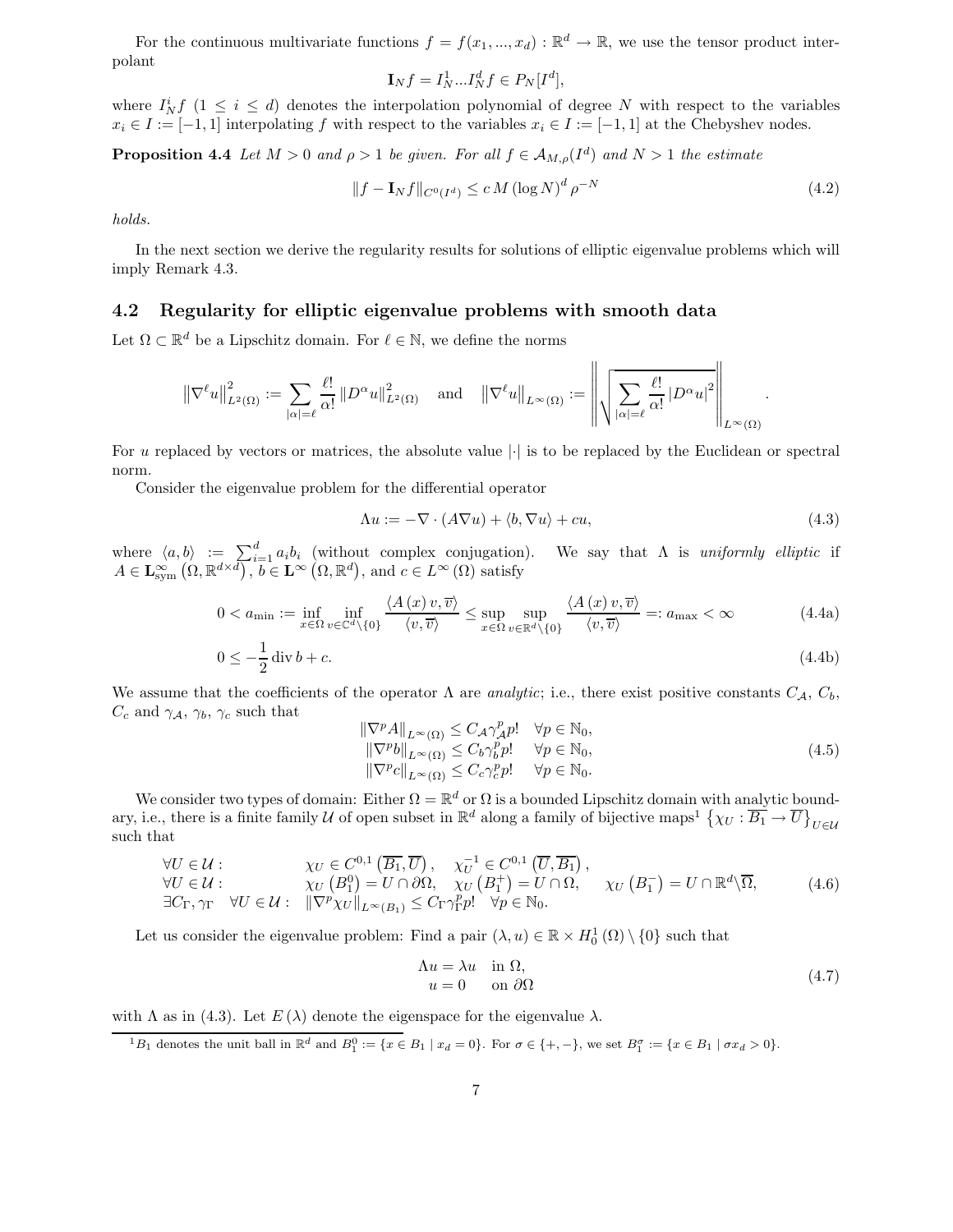**Theorem 4.5** Let  $\Omega$  be an analytic, bounded Lipschitz domain which satisfies (4.6). Assume that the coefficients A, b, c satisfy (4.5). Then, any eigenfunction  $u \in E(\lambda)$  of (4.7) (normalised to  $||u||_{L^2(\Omega)} = 1$ ) is analytic. There exist constants  $C, K > 0$  depending only on the constants in (4.5), (4.6), and on a<sub>min</sub> and the spatial dimension d such that

$$
\left\|\nabla^{p+2}u\right\|_{L^{2}(\Omega)} \leq CK^{p+2}\max\left\{p,\sqrt{|\lambda|}\right\}^{p+2} \quad \text{for all } p \geq 0. \tag{4.8}
$$

*Proof.* The statement follows from [20, Theorem 5.3.10] as follows. First, let  $|\lambda| \ge 1$  and consider (4.7) as the equation

$$
-\varepsilon^2 \nabla \cdot (A \nabla u) + \langle \tilde{b}, \nabla u \rangle + (\tilde{c} - 1) u = f \quad \text{in } \Omega \quad \text{with} \quad u|_{\partial \Omega} = 0
$$

where  $\varepsilon^2 = \lambda^{-1}$ ,  $\tilde{b} = \lambda^{-1}b$ ,  $\tilde{c} = c/\lambda$  and  $f \equiv 0$ . For the quantity  $\mathcal E$  in [20, Theorem 5.3.10] we obtain the estimate

$$
\mathcal{E}^{-1} := C_b + \frac{\sqrt{1 + C_c / |\lambda|}}{|\lambda|^{-1/2}} + 1 \le 1 + C_b + \sqrt{|\lambda| + C_c} \le C_1 \sqrt{|\lambda|},
$$

where  $C_1 := 1 + C_b + \sqrt{1 + C_c}$ . The other quantities which appear in [20, Theorem 5.3.10] have to be substituted by

$$
C_f \leftarrow 0
$$
,  $C_c \leftarrow C_c + 1$ ,  $\mathcal{E} \leftarrow C_2 |\lambda|^{-1/2}$ ,  $\left(\frac{\mathcal{E}}{\varepsilon}\right)^2 \leftarrow C_2^2$ 

with  $C_2 := (\sqrt{1 + C_c} + C_b)^{-1}$ . From (4.4) we conclude that

$$
\operatorname{Re} a (u, u) = \int_{\Omega} \langle A \nabla u, \nabla \overline{u} \rangle + \operatorname{Re} (\langle b, \nabla u \rangle \overline{u}) + c |u|^2
$$
  
= 
$$
\int_{\Omega} \langle A \nabla u, \nabla \overline{u} \rangle + \frac{1}{2} \langle b, \nabla (|u|^2) \rangle + c |u|^2
$$
  
= 
$$
\int_{\Omega} \langle A \nabla u, \nabla \overline{u} \rangle + \left( -\frac{1}{2} \operatorname{div} b + c \right) |u|^2
$$
  

$$
\stackrel{(4.4)}{\geq} a_{\min} ||\nabla u||^2_{L^2(\Omega)}
$$

holds. Since u is an eigenfunction corresponding to  $\lambda$  and  $||u||_{L^2(\Omega)} = 1$  we obtain

$$
\|\nabla u\|_{L^2(\Omega)} \le a_{\min}^{-1/2} \sqrt{\text{Re } a(u, u)} = \sqrt{(\text{Re }\lambda) / a_{\min}}.
$$

Plugging these quantities into the estimate in [20, Theorem 5.3.10] we get

$$
\left\|\nabla^{p+2}u\right\|_{L^2(\Omega)} \leq CK^{p+2}\max\left\{p,\sqrt{|\lambda|}\right\}^{p+2},
$$

where C only depends on the constants  $C_A$ ,  $C_b$ ,  $C_c$ ,  $\gamma_A$ ,  $\gamma_b$ ,  $\gamma_c$ ,  $C_{\Gamma}$ ,  $\gamma_{\Gamma}$ ,  $a_{\min}$ . As explained in [20, Remark] 5.3.11] the coercivity assumption which is imposed in [20, Theorem 5.3.10] is not required for this estimate. The proof of [20, Theorem 5.3.10] covers only the case  $d = 2$ . However, the only part therein, where  $d = 2$ (instead of general  $d$ ) is used explicitly, is the mapping lemma [20, Lemma 4.3.1]. Inspection of the proof shows that the case  $d > 3$  can be handled analogously while, then, the constants in (4.8) in general depend also on the spatial dimension d.

The case  $|\lambda|$  < 1 is even simpler because we consider

$$
-\varepsilon^2 \nabla \cdot (A \nabla u) + \langle b, \nabla u \rangle + (c - \lambda) u = f \quad \text{in } \Omega \text{ with } u|_{\partial \Omega} = 0
$$

where  $f = 0$  and  $\varepsilon^2 = 1$ . By repeating the steps in the first part of the proof with coefficients  $\tilde{b} = b$ ,  $\tilde{c} = c - \lambda$ with  $|\lambda| < 1$  we obtain

$$
\left\|\nabla^{p+2}u\right\|_{L^2(\Omega)} \le C\left(pK\right)^{p+2}.
$$

 $\blacksquare$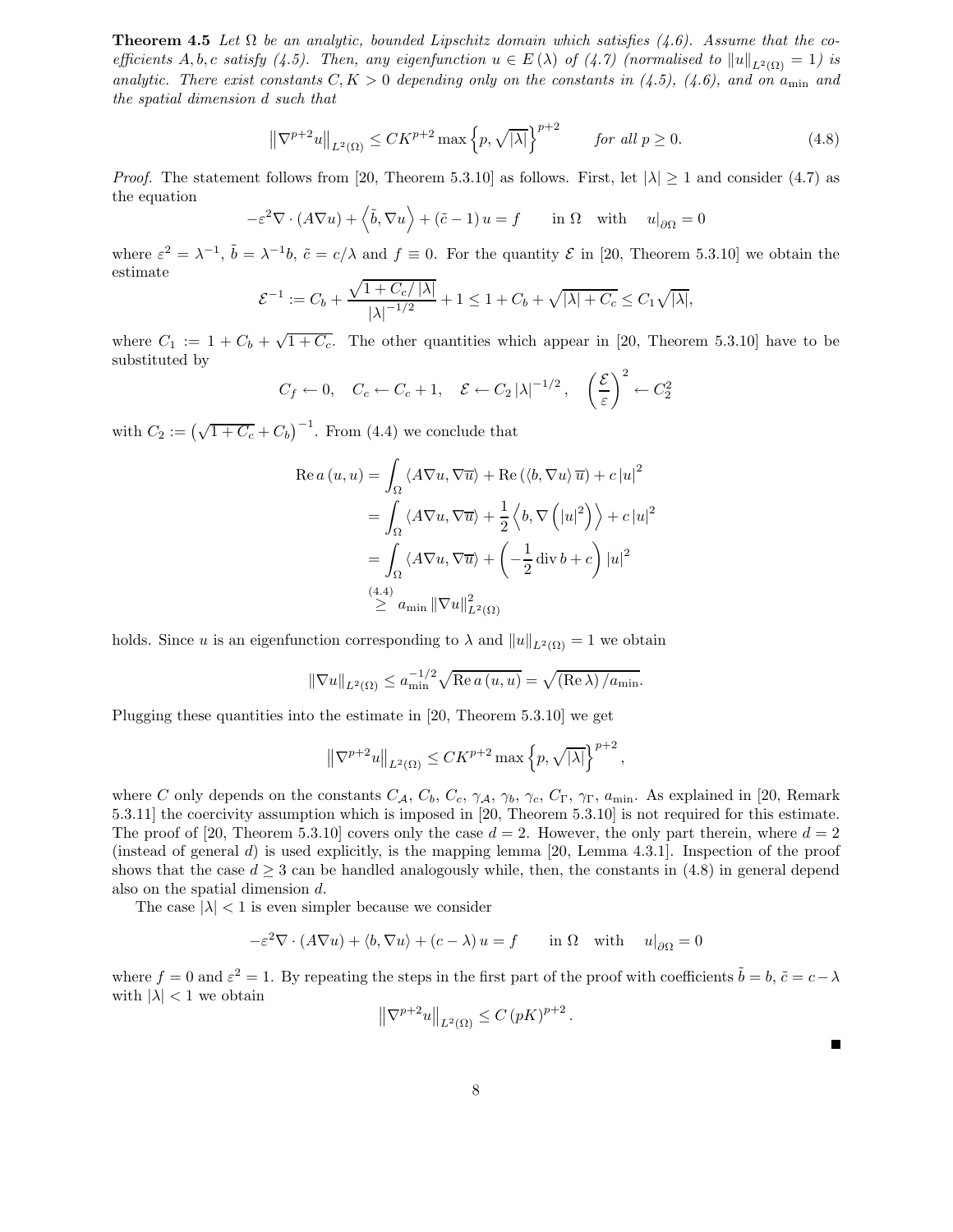**Remark 4.6** Assume the suppositions of Theorem 4.5 except that  $\Omega = \mathbb{R}^d$ . Then the estimate

$$
\left\|\nabla^{p+2}u\right\|_{L^2(\mathbb{R}^d)} \le CK^{p+2}\max\left\{p,\sqrt{|\lambda|}\right\}^{p+2} \quad \text{for all } p \ge 0
$$

follows from [20, Prop. 5.5.1] by a simple repetition of the arguments of the previous proof.

# 5 Tensor formats in elliptic eigenvalue problems

# 5.1 Error estimate for low tensor-rank approximation

Now we are in a position to apply the regularity results in Theorem 4.5 to derive the low separation rank approximations to certain class of eigenfunctions in (4.7).

**Corollary 5.1** Assume that the assumptions of Remark 4.6 are fulfilled and let  $\Omega_b = (-b, b)^d$  be some fixed hypercube in  $\mathbb{R}^d$ . Then the estimate (4.1) holds in  $\Omega_b$  for each variable  $x_1, ..., x_d$ , with

$$
\rho = 1 + C_1^{-1}, \quad M = C_2 \sqrt{|\lambda|},
$$

and with  $C_1, C_2 > 0$  depending only on the constants C, K in Theorem 4.5 and  $|\lambda|$  and a.

*Proof.* To prove the assertion we check that the bound  $(4.8)$  implies Remark 4.3 with the respective constants  $C_u, \gamma_u$ , where  $u, \lambda$  is the eigenpair in (4.7). Due to the Sobolev embedding theorem, the  $L^2$ -bound (4.8) implies the corresponding estimate in  $L^{\infty}$  norm

$$
\left\|\nabla^{p+2}u\right\|_{L^{\infty}(B)} \leq C(d)K^{p+2}\max\left\{p,\sqrt{|\lambda|}\right\}^{p+2},
$$

such that  $C(d)$  may depend on the dimension d (see also discussion in [21]). Now the estimate (4.1) follows with the constants specified in the assertion.

Now we are able to derive the separable approximations for a class of elliptic eigenvalue problems.

**Theorem 5.2** Let the assumptions of Corollary 5.1 be satisfied. Then for any finite box  $\Omega_b$  there exists an element  $u_r \in \mathcal{M}_r$  with  $\mathbf{r} = (r, ..., r)$ , such that for the eigenfunction in (4.7) we have

$$
||u - u_{\mathbf{r}}||_{C^{0}(\Omega_{b})} \le cM (\log r)^{d} \rho^{-r},
$$
\n
$$
(5.1)
$$

where  $\rho = 1 + C_1^{-1}$  and  $M = C|\lambda|$  as defined above. The related representation of  $u_r$  in  $\mathcal{M}_R$  has at most  $rank R = r^{d-1}.$ 

*Proof.* Corollary 5.1 ensures that for the eigenfunction we have  $u \in A_{M,\rho}(\Omega_b)$  with the respective constants M,  $\rho$ . Hence, we apply the tensor product interpolant  $\mathbf{I}_{r-1} = I_{r-1}^1 \dots I_{r-1}^d u \in P_{r-1}[\Omega_b]$  on  $\Omega_b$  with respect to d variables as in Proposition 4.4 and obtain the bound (4.2). The representation in the format  $\mathcal{M}_R$  is obtained by reordering of rank-1 summands. This completes our proof.

For problems posed in  $\mathbb{R}^d$ , Theorem 5.2 implies the asymptotic estimate

$$
r = O(|\log \varepsilon| + \log |\lambda|)
$$

of the Tucker rank r on a finite hypercube, where  $\varepsilon > 0$  is the desired approximation error.

To conclude this section we observe that for a special class of spectral problems, Theorem 5.2 can be applied in the finite hypercube  $\Omega_b$  defined above. Specifically, we assume that the eigenfunction of problem (4.7) with  $\Omega = \mathbb{R}^d$  exhibits the exponential decay,

$$
|u(x)| \le Ce^{-\beta ||x||} \quad \text{as} \quad x \to \infty. \tag{5.2}
$$

Given  $\varepsilon > 0$ , consider the "approximating" eigenvalue problem posed in the hypercube  $\Omega_b$  of size  $b =$  $O(|\log \varepsilon|)$ , with the corresponding eigenfunction  $u_b$ , and suppose that  $||u - u_b|| \leq C \varepsilon$ .

**Remark 5.3** Corollary 5.1 ensures that the eigenfunction  $u<sub>b</sub>$  allows the same upper bound on the Tucker and canonical ranks as in Theorem 5.2. Hence, in this case the truncated iteration can be applied directly to the problem in finite domain  $\Omega_b$ . Such a situation is typical in computational quantum chemistry.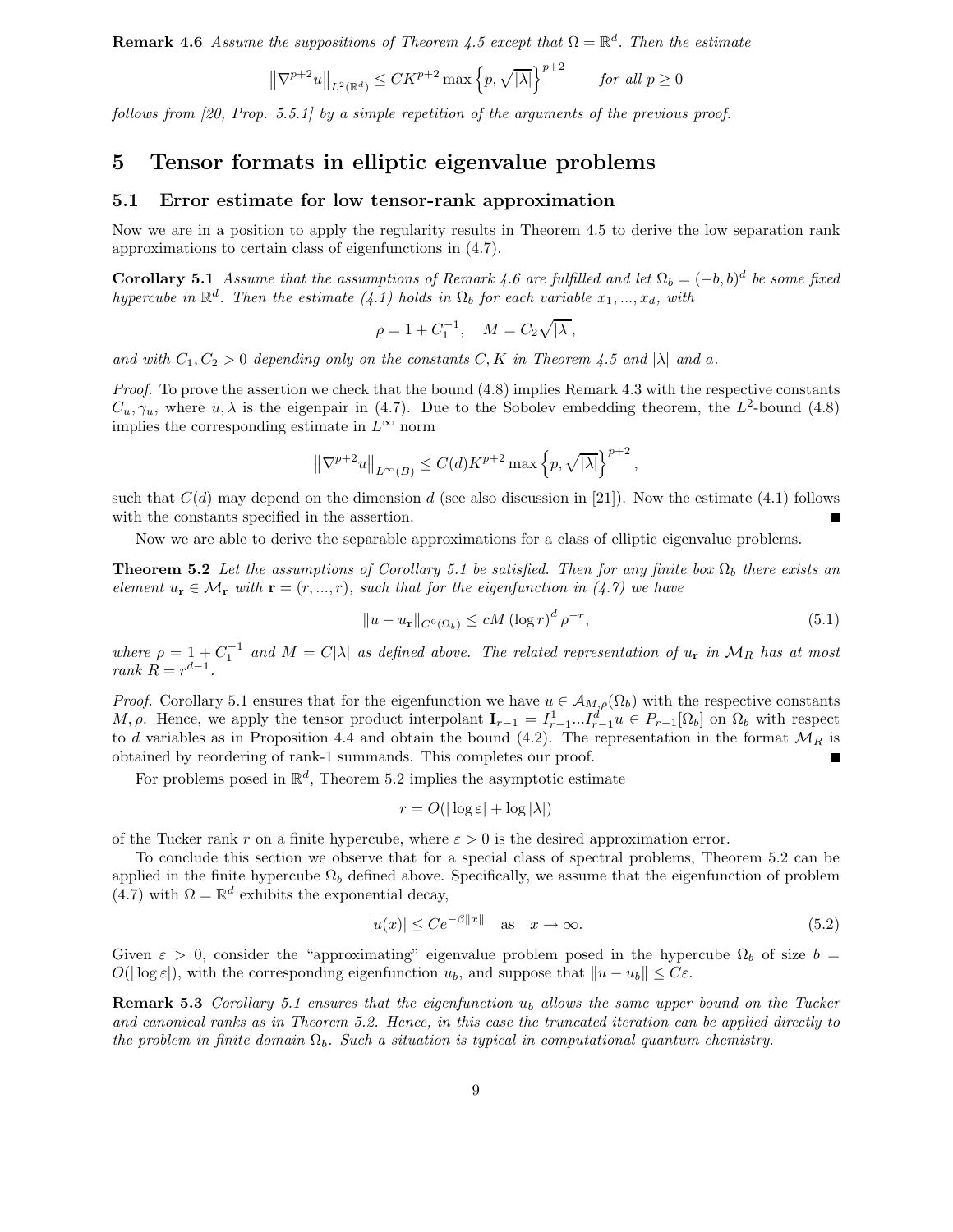# 5.2 Application to the discrete problem

We apply the Galerkin approximation with respect to the tensor product piecewise linear basis functions. In the following, we make use of tensor representation of functions as well as the Kronecker tensor product representation of the elliptic operator Λ. Let us formulate the assumptions on the coefficients which ensure the respective tensor representation.

We consider the elliptic operators of the form

$$
-\operatorname{div}(A\operatorname{grad}u) + \langle b, u \rangle + cu \equiv \Lambda_A u + \Lambda_C u,\tag{5.3}
$$

where  $A = \{a_{ij}(x)\}_{i,j=1}^d \in \mathbf{L}^{\infty}_{sym}(\Omega,\mathbb{R}^{d \times d}), b \in L^{\infty}(\Omega,\mathbb{R}^d)$  and  $c \in L^{\infty}(\Omega)$  satisfy the conditions listed in §4.2. To simplify the discussion, we further set  $b = 0$ , though all the tensor constructions apply to this case as well. In addition, we make the following assumptions which lead to the low Kronecker rank representation of the discrete operator (the Galerkin stiffness matrix). We assume from the very beginning that the operator coefficients are separable,  $a_{ij}, c \in M_R$ , with some moderate rank parameter  $R \in \mathbb{N}$ , i.e.,

$$
a_{ij}(x) = \sum_{k=1}^{R} a_{ij,k}^{(1)}(x_1) \cdots a_{ij,k}^{(d)}(x_d), \quad i, j = 1, ..., d,
$$

and

$$
c(x) = \sum_{k=1}^{R} c_k^{(1)}(x_1) \cdots c_k^{(d)}(x_d).
$$

Hence, in the case of rank-1 test and trial functions  $u(x) = \Pi_{\ell=1}^d u^{(\ell)}(x_\ell), v(x) = \Pi_{\ell=1}^d v^{(\ell)}(x_\ell)$ , the associated bilinear forms can be written using the product ansatz as follows

$$
\langle \Lambda_A u, v \rangle_{L^2} = \sum_{k=1}^R \sum_{i,j=1}^d \prod_{\ell=1}^d \left\langle a_{ij,k}^{(\ell)}(x_\ell) \frac{\partial^{\delta_{j\ell}}}{\partial x_\ell} u^{(\ell)}(x_\ell), \frac{\partial^{\delta_{i\ell}}}{\partial x_\ell} \overline{v}^{(\ell)}(x_\ell) \right\rangle_{L^2(\Omega)}, \tag{5.4}
$$

$$
\langle \Lambda_C u, v \rangle_{L^2} = \sum_{k=1}^R \prod_{\ell=1}^d \left\langle c_k^{(\ell)}(x_\ell) u^{(\ell)}(x_\ell), \overline{v}^{(\ell)}(x_\ell) \right\rangle_{L^2(\Omega)},\tag{5.5}
$$

where  $\delta_{ji}$  is the Kronecker delta.

In the general case, a basis of piecewise polynomial functions

$$
\phi_{\mathbf{i}}(x) = \prod_{\ell=1}^{d} \phi_{i_{\ell}}(x_{\ell}), \quad \mathbf{i} \in \mathcal{I} = I^{d} := \{1, ..., n\}^{d}, \tag{5.6}
$$

can be used, where  $\phi_{i_\ell}$  are low order polynomials in the variable  $x_\ell$ . For simplicity, we choose the Galerkin subspace  $\mathbb{V} \subset (H_0^1(\Omega))^d$  of piecewise linear basis functions (cf. Section 3.3). The Galerkin approximation to the eigenvalue problem takes the form

$$
\mathcal{L}U \equiv (\mathcal{A} + \mathcal{C})U = \lambda \mathcal{M}U, \quad U \in \mathbb{R}^{\mathcal{I}}, \tag{5.7}
$$

with the Kronecker tensor product representation (cf. Section 3.5)

$$
\mathcal{A} = \sum_{k=1}^{R} \sum_{i,j=1}^{d} \otimes_{\ell=1}^{d} A_{ij,k}^{(\ell)}, \quad \mathcal{C} = \sum_{k=1}^{R} \otimes_{\ell=1}^{d} C_{k}^{(\ell)}, \quad \mathcal{M} = \otimes_{\ell=1}^{d} M^{(\ell)},
$$
(5.8)

where  $A_{ij,k}^{(\ell)}, C_k^{(\ell)}, M^{(\ell)} \in \mathbb{R}^{n \times n}$  are the tridiagonal matrices

$$
A_{ij,k}^{(\ell)} = \left\{ \left\langle a_{ij,k}^{(\ell)}(x_{\ell}) \frac{\partial^{\delta_{j\ell}}}{\partial x_{\ell}} \phi_p, \frac{\partial^{\delta_{i\ell}}}{\partial x_{\ell}} \phi_q \right\rangle_{L^2} \right\}_{p,q=1}^n,
$$
  

$$
C_k^{(\ell)} = \left\{ \left\langle c_k^{(\ell)}(x_{\ell}) \phi_p, \phi_q \right\rangle_{L^2} \right\}_{p,q=1}^n, \quad M^{(\ell)} = \left\{ \left\langle \phi_p, \phi_q \right\rangle_{L^2} \right\}_{p,q=1}^n.
$$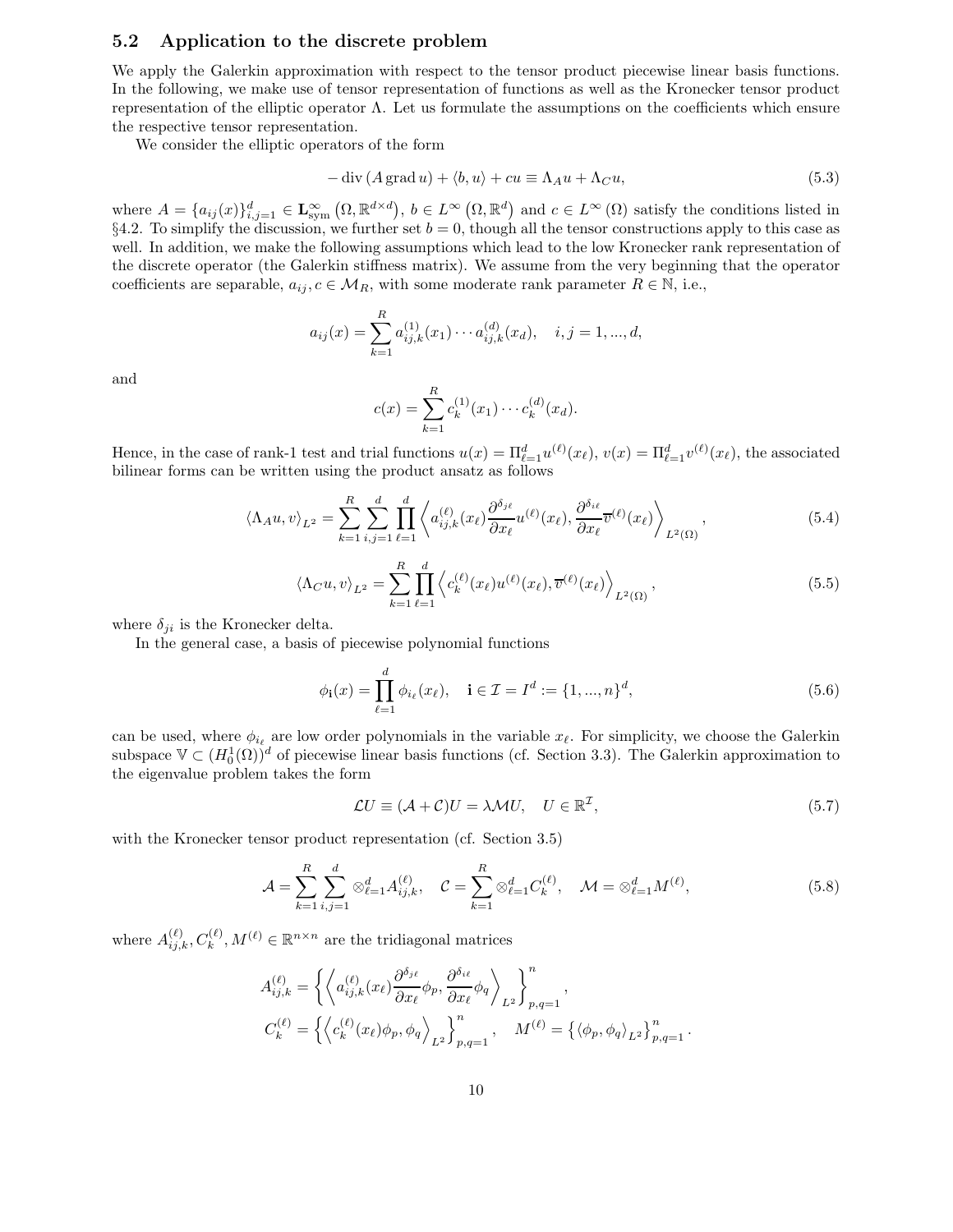**Lemma 5.4** The matrices  $\mathcal{A}, \mathcal{C},$  and  $\mathcal{M}$  have the respective Kronecker ranks  $Rd^2$ ,  $R$ , and 1.

The storage requirements to represent these matrices scale linearly in the univariate problem size  $n$ ,

$$
Q(\mathcal{A}) = O(3d^3Rn), \quad Q(\mathcal{C}) = O(3dRn), \quad Q(\mathcal{M}) = O(3dn).
$$

The same cost holds for the matrix-vector multiplication by a rank-1 vector.

Proof. The first assertion follows from the tridiagonal structure of the Kronecker factors in (5.8). Suppose that vector  $U$  has the rank-1 tensor representation

$$
U = u^{(1)} \otimes \ldots \otimes u^{(d)}, \quad u^{(\ell)} \in \mathbb{R}^n.
$$

Then the matrix-times-vector multiplication with our stiffness matrices is reduced to one-dimensional operations,

$$
\mathcal{A}U = \sum_{k=1}^{R} \sum_{i,j=1}^{d} \otimes_{\ell=1}^{d} A_{ij,k}^{(\ell)} u^{(\ell)}, \quad \mathcal{C}U = \sum_{k=1}^{R} \otimes_{\ell=1}^{d} C_{k}^{(\ell)} u^{(\ell)}, \quad \mathcal{M}U = \otimes_{\ell=1}^{d} M^{(\ell)} u^{(\ell)},
$$

which again leads to the linear cost in  $n$ .

For example, in the case of the Laplace operator in  $\mathbb{R}^d$  discretised by a finite difference scheme, we obtain the simple Kronecker rank-d representation

$$
\mathcal{A} = A \otimes I_n \otimes \ldots \otimes I_n + I_n \otimes A \otimes I_n \ldots \otimes I_n + \ldots + I_n \otimes I_n \ldots \otimes A,
$$
(5.9)

where  $A = \text{tridiag}\{1, -2, 1\} \in \mathbb{R}^{n \times n}$  and  $I_n$  is the  $n \times n$  identity matrix (cf. Section 3.5).

Now we are able to discuss iterative methods accomplished with low rank truncation for solving the discrete eigenvalue problem as in (5.7).

# 6 Numerics and concluding remarks

In this section we present numerical illustrations for 2D and 3D eigenvalue problems. Notice that the example for the "truncated" Lanczos algorithm applied to the 2D Laplace operator is already discussed in the introductory Section 2.

# 6.1 Iterative eigenvalue problem solvers with rank truncation

Without loss of generality we can set  $\mathcal{M} = I$  in (5.7) since the matrix  $\mathcal{M}$  has Kronecker rank one and, hence, it is diagonalisable at the expense  $O(n \log n)$ . Now consider the algebraic eigenvalue problem

$$
\mathcal{L}U = \lambda U, \quad U \in \mathbb{R}^{\mathcal{I}}.
$$
\n
$$
(6.1)
$$

Е

We are interested in the approximate solutions of (6.1) in the tensor class  $\mathcal{M}_{r} \subset \mathbb{R}^{T}$ .

Largest eigenvalues. A standard method for computing the eigenpair  $(\lambda, U)$  for the (single) largest eigenvalue is the simple power method. This includes the repeated matrix-vector multiplication which in our approach is accomplished with the rank truncation,

$$
U^{(0)} \in \mathcal{M}_{\mathbf{r}}: \quad \widetilde{U}^{(m+1)} := \mathcal{L}U^{(m)}, \quad U^{(m+1)} = T_{\mathbf{r}}(\widetilde{U}^{(m+1)}),
$$

where  $T_{\mathbf{r}} : \mathbb{R}^{\mathcal{I}} \to \mathcal{M}_{\mathbf{r}}$  is the nonlinear truncation operator to  $\mathcal{M}_{\mathbf{r}}$  defined in (3.5).  $||U^{(m+1)}||/||U^{(m)}||$  will converge to the largest eigenvalue and  $U^{(m)}/||U^{(m)}||$  to the associated eigenvector.

**Lemma 6.1** Each step of the "truncated" power iteration needs a storage of size  $Q_P = O(3Rd^3rn + r^d)$ . The same asymptotical complexity bound holds for the matrix-vector multiplication with rank-1 vectors.

Smallest eigenvalues. To compute the minimal eigenvalue we apply the power method to the equivalent equation

$$
\mathcal{L}^{-1}U = \frac{1}{\lambda}U, \quad U \in \mathbb{R}^{n^{\otimes d}}.\tag{6.2}
$$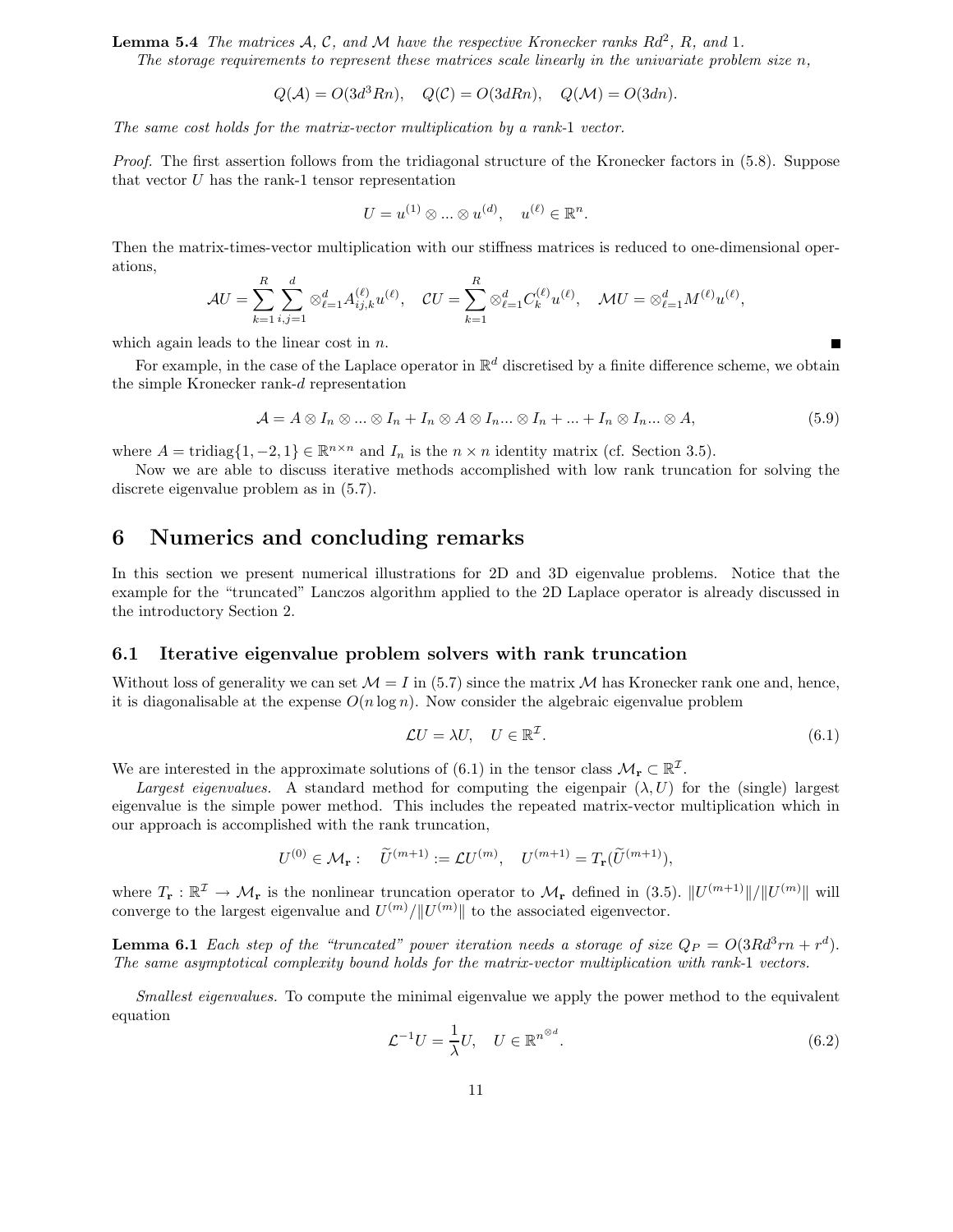In the present paper we study the effect of numerical methods designed in the rank structured tensor formats described above. There are further, possibly better suited methods, which can be modified similarly by the rank truncation. In particular, one can apply preconditioned nested iterations (instead of evaluating the action of inverse matrix) as follows. Given  $V^{(0)} \in \mathcal{M}_{\mathbf{r}}$ :

$$
\widetilde{V}^{(m+1)} := V^{(m)} - \omega \mathcal{B} \left( \mathcal{L} V^{(m)} - U \right), \quad V^{(m+1)} = T_{\mathbf{r}}(\widetilde{V}^{(m+1)}) \to \mathcal{L}^{-1} U,
$$
\n(6.3)

where  $\beta$  can be chosen as the inverse of the shifted Laplacian. In the iteration (6.3) the truncation operator  $T_r$  can be applied to the intermediate vectors  $\mathcal{L}V^{(m)}$  and  $\mathcal{B}(\mathcal{L}V^{(m)} - U)$  as well.

#### 6.2 Numerical illustrations

Below, we give numerical illustrations for the "truncated" power iteration applied to the inverse of an elliptic operator  $\mathcal{L}^{-1}$ , where we set  $b = 0$ . In the case of constant/separable coefficients ,  $\mathcal{L}^{-1}$  will be approximated by a low rank Kronecker product, e.g., obtained from the sinc-quadrature method [10, 11, 15].

#### 6.2.1 Operators with constant coefficients

First we consider the finite difference analogue of the negative Laplacian A on the domain  $\Omega = (0, 1)^d$ , as in (5.9) for  $d = 2, 3$  with zero boundary conditions. The case  $d = 2$  is of interest since in that case the truncation operator  $T_r$  can easily be realised by the "truncated" SVD algorithm.

We recall that the eigenvalues are

$$
\lambda_{\mathbf{i}} = (n+1)^2 \sum_{\ell=1}^d 4 \sin^2 \frac{\pi i_\ell}{2(n+1)}, \quad \mathbf{i} \in \mathbb{N}^d \text{ with components } 1 \le i_\ell \le n,
$$

and the corresponding eigenvectors are exact rank-1 tensors:

$$
U_{\mathbf{i}} = u^{(i_1)} \otimes \ldots \otimes u^{(i_d)},
$$

where  $u^{(i_\ell)} \in \mathbb{R}^n$  with entries

$$
u_s^{(i_\ell)} = \sin \frac{\pi i_\ell s}{n+1}, \quad 1 \le s \le n.
$$

We implement the power iteration for the matrix  $\mathcal{L} = \mathcal{A}^{-1}$ , which is (approximately) represented in the rank-R Kronecker format in the form

$$
\mathcal{L} \approx \mathcal{L}_R := \sum_{k=-M}^{M} c_k \bigotimes_{\ell=1}^d \exp(-t_k A^{(\ell)}) \approx A^{-1}, \quad R = 2M + 1, \quad t_k, c_k > 0,
$$
\n(6.4)

with  $A^{(\ell)} \in \mathbb{R}^{n \times n}$ , providing exponential convergence in R (see [11]). In particular, we take

$$
t_k = e^{k\mathfrak{h}}, \quad c_k = \mathfrak{h}t_k, \quad \mathfrak{h} = \pi/\sqrt{M},
$$

which leads to the convergence rate

$$
\left\| \mathcal{A}^{-1} - \mathcal{L}_R \right\| \leq C e^{-\pi \sqrt{M}}, \quad R = 2M+1.
$$

For even better coefficients  $t_k, c_k$  compare [4]. We recall that the memory requirements for this algorithm are linear in n, i.e.  $\mathcal{O}(dRn)$ , while a linear complexity in the number of grid points would lead to  $\mathcal{O}(n^d)$ .

The matrix-vector multiplication of  $\mathcal{L}_R$  with a rank-1 vector in  $\mathbb{R}^{n^{\otimes d}}$  takes  $\mathcal{O}(dRn \log n)$  operations by using the diagonalisation

$$
\exp(-t_k A^{(\ell)}) = F'_s \cdot D \cdot F_s, \quad D = \text{diag}\{e^{-t_k \lambda_1}, ..., e^{-t_k \lambda_n}\},
$$

where  $F_s$  is the sin-transform matrix of size n, and  $\lambda_i$   $(i = 1, ..., n)$  are the respective eigenvalues of the 1D Laplacian.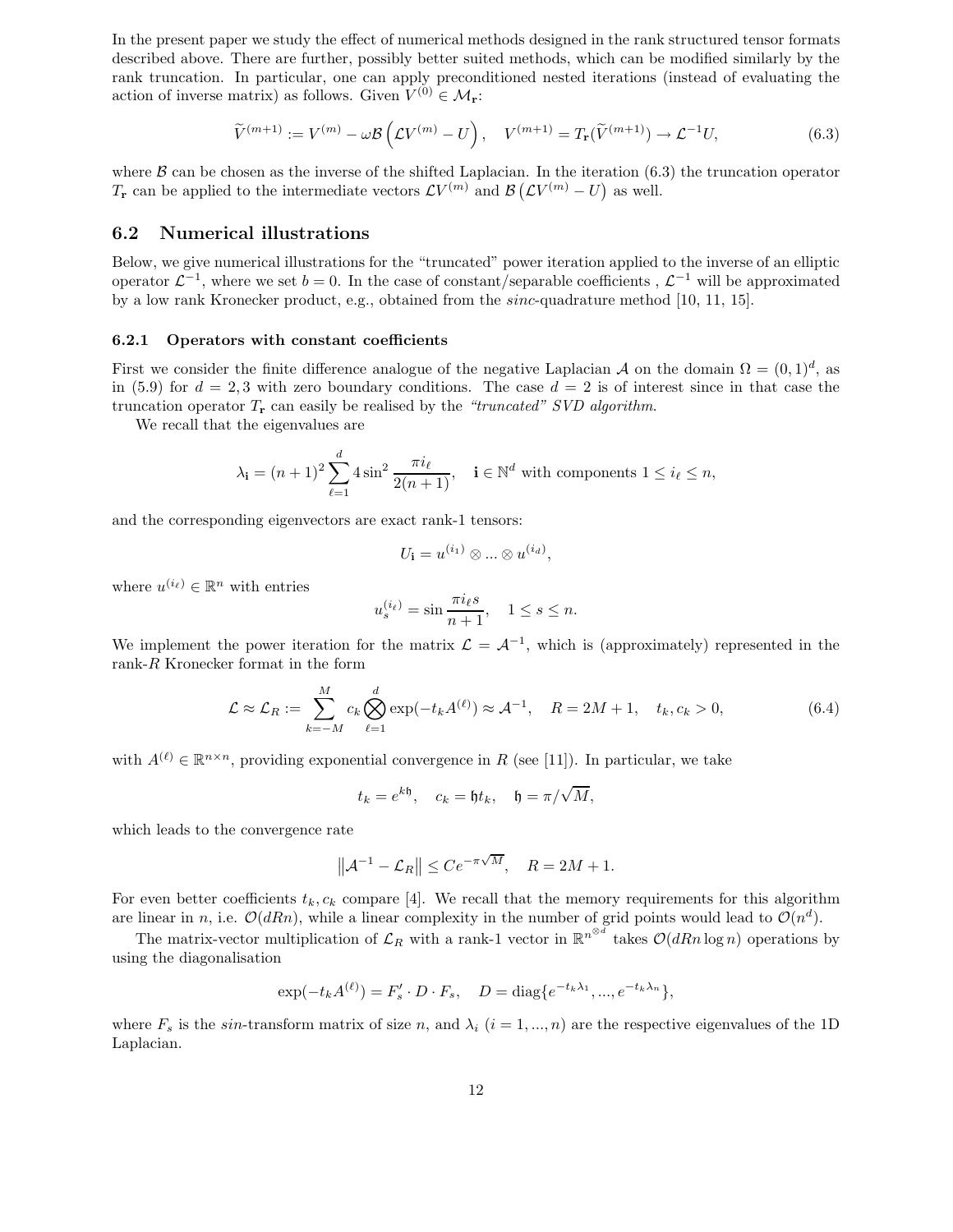*Example 1.* We present the results for  $\lambda = \lambda_{min}$  in the 2D case, computed in MATLAB by using  $Intel(R)$  T230/1.66 GHz processor. Since the eigenvector has rank one, we apply on each iteration step the truncation operator  $T_1$  implemented via truncated SVD. In the next table we present numerical illustrations for a sequence of grids indicating the CPU time (sec.) for one matrix-vector multiplication with  $\mathcal{L}_R$ , and with fixed parameter  $M = 10$  (the respective Kronecker rank of  $\mathcal{L}_M$  is  $R = 2M + 1 = 21$ ), and accomplished with the rank truncation  $\mathcal{L}_R$  for  $R = 21$  followed by a rank truncation. We present the number of power iterations on each grid, as well as the resulting relative errors  $\delta_{\lambda} = |\lambda - \lambda_{h,R}|/|\lambda|$  and  $\delta_u = ||U - U_{h,R}||_1/||U||_1$ .

| $p(n=2^p-1)$ | Time/it. |                      | $\mathcal{O}_{21}$   | it. |
|--------------|----------|----------------------|----------------------|-----|
|              | 0.04     | $7.3 \cdot 10^{-6}$  | $5.0 \cdot 10^{-4}$  |     |
| 10           | 0.1      | $2.5 \cdot 10^{-7}$  | $1.1 \cdot 10^{-4}$  |     |
| 19           | 0.4      | $1.0 \cdot 10^{-8}$  | $2.0 \cdot 10^{-5}$  |     |
|              | 1.45     | $3.8 \cdot 10^{-10}$ | $4.2 \cdot 10^{-6}$  |     |
| 16           | 7.0      | $2.2 \cdot 10^{-11}$ | $1.17 \cdot 10^{-6}$ |     |
|              |          |                      |                      |     |

Table 6.1: Minimal eigenvalue for 2D Laplacian.

The results indicate the true asymptotical convergence of the truncated iteration in the mesh parameter  $h = \pi/(n+1)$ , on a sequence of large  $n \times n$  grids for  $n = 2^p - 1$ ,  $p = 8, 10, \dots, 16$ . Table 6.2.1 also indicates perfect linear scaling of the tensor method in n (compare with  $\mathcal{O}(n^2)$  for traditional methods of linear complexity). The number of power iterations increases as  $O(\log n)$  as expected.

Example 2. We consider the tensor computation of several smallest eigenvalues using the same tensor power iteration, but accomplished with successive Gram-Schmidt orthogonalisation at each iteration step. Here we solve the problem on a sequence of  $n \times n$  grids for  $n = 2^p - 1$ ,  $p = 6, 8, ..., 16$ . The number of power iterations observed is about  $2 \leq it \leq 4$  for all grids with  $p \geq 8$ . Here the computation of the initial guess by means of a nested iteration involving coarser grids is very helpful. The next table presents the iteration history for three eigenpairs  $(\lambda_i, u_i)$   $(i = 1, 2, 3)$ .

| $\boldsymbol{p}$ | Time/it. | $\mathcal{O}_{\lambda_1}$                        | $\delta_{u_1}$      | $\delta_{\lambda_2}$                       | $\mathfrak{o}_{u_2}$ | $\sigma_{\lambda_3}$                                                   | $o_{u_3}$           |
|------------------|----------|--------------------------------------------------|---------------------|--------------------------------------------|----------------------|------------------------------------------------------------------------|---------------------|
| 6                | 0.02     | $2.3 \cdot 10^{-6}$                              | $2.5 \cdot 10^{-4}$ | $2.7 \cdot 10^{-5}$ 1                      | $1.9 \cdot 10^{-3}$  | $4.2 \cdot 10^{-6}$                                                    | $3.3 \cdot 10^{-3}$ |
| 8                | 0.03     | $2.1 \cdot 10^{-7}$                              | $8.9 \cdot 10^{-5}$ | $1.3 \cdot 10^{-6}$                        | $3.9 \cdot 10^{-4}$  | $5.3 \cdot 10^{-7}$                                                    | $1.1 \cdot 10^{-3}$ |
| 10               | 0.1      | $1.7 \cdot 10^{-8}$                              | $2.2 \cdot 10^{-5}$ |                                            |                      | $6.9 \cdot 10^{-8}$ $9.4 \cdot 10^{-5}$ $1.3 \cdot 10^{-8}$            | $1.8 \cdot 10^{-4}$ |
| 12               | 0.39     | $9.9 \cdot 10^{-10}$                             | $5.2 \cdot 10^{-6}$ |                                            |                      | $4.5 \cdot 10^{-9}$ $2.3 \cdot \overline{10^{-5}}$ $1.9 \cdot 10^{-9}$ | $7.0 \cdot 10^{-5}$ |
| 14               | $1.6\,$  | $6.5 \cdot 10^{-11}$ $\boxed{1.3 \cdot 10^{-6}}$ |                     | $2.8 \cdot 10^{-10}$                       |                      | $6.0 \cdot 10^{-6}$ 1.5 $\cdot 10^{-10}$                               | $1.7 \cdot 10^{-5}$ |
| 16               | 6.9      | $3.8 \cdot 10^{-12}$                             | $3.2 \cdot 10^{-7}$ | $1.8 \cdot 10^{-11}$   $1.5 \cdot 10^{-6}$ |                      | $4.3 \cdot 10^{-11}$ $4.5 \cdot 10^{-6}$                               |                     |
|                  |          |                                                  |                     |                                            |                      |                                                                        |                     |

Table 6.2: Several smallest eigenvalues for 2D Laplacian.

Again, these results indicate the linear scaling of the tensor method in  $n$ . The cost of one power iteration step increases like  $O(n \log n)$  as expected. Furthermore, we expect the asymptotic behaviour

$$
\delta_{\lambda} = O(\lambda h^2)
$$
 and  $\delta_u = O(\sqrt{\lambda}h)$ , as  $h \to 0$ ,

which are in agreement with the above presented calculations. Notice that in our case the true scaling factor between the refined grids is 16 for the eigenvalues and 4 for the eigenfunctions.

Example 3. We apply the tensor method to compute the minimal eigenvalue of the 3D Laplacian on large  $n \times n \times n$  grids with  $n = 2^p - 1$ . In this case, the action of the truncation operator  $T_1$  is equivalent to the rank-1 Tucker approximation of the  $n \times n \times n$  rank-R tensors arising at each iterative step.

We observe the asymptotic complexity  $O(dn \log n)$  to achieve the theoretical error bounds for both the eigenvalues and eigenfunctions. Notice that the problem size on the finest grid (with  $n = 2^{17}$ ,  $d = 3$ ) exceeds  $N = n<sup>d</sup> = 2<sup>17d</sup> \approx 10<sup>15</sup>$ , which is far beyond the facilities of modern super-computers. Hence tensor methods are mandatory for solving large scale multi-dimensional spectral problems.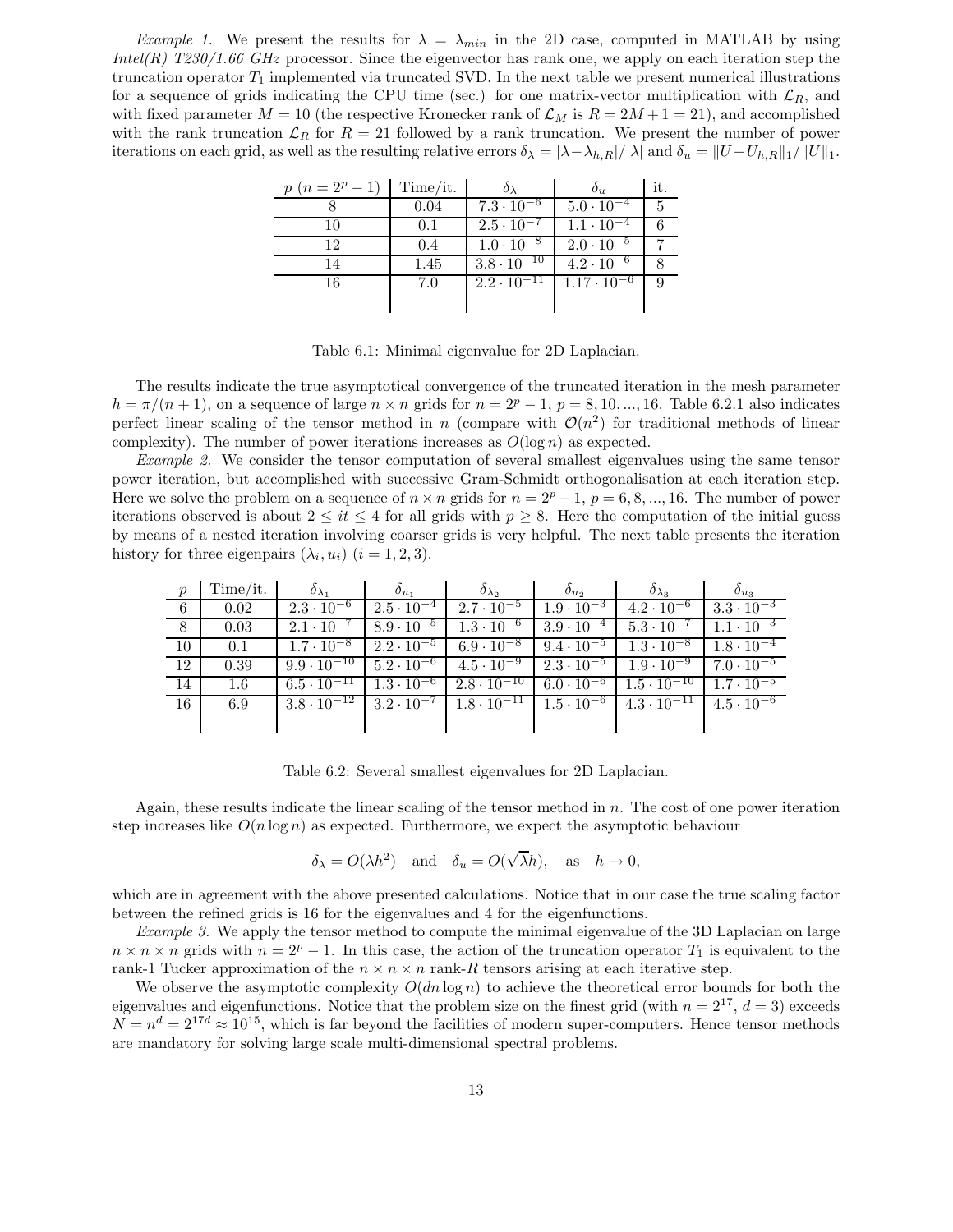| $\boldsymbol{p}$ | Time/it. | $\delta_{\lambda}$             | $\delta_{u}$                   | it.            |
|------------------|----------|--------------------------------|--------------------------------|----------------|
| 6                | 0.03     | $2.0 \cdot 10^{-4}$            | $1.5 \cdot 10^{-3}$            |                |
| 8                | 0.05     | $1.6 \cdot \overline{10^{-5}}$ | $9.4 \cdot 10^{-4}$            |                |
| 10               | 0.12     | $7.8 \cdot 10^{-7}$            | $\overline{1.2 \cdot 10^{-4}}$ | 5              |
| 12               | 0.51     | $4.9 \cdot 10^{-8}$            | $3.4 \cdot 10^{-5}$            | 5              |
| 14               | 2.2      | $3.1 \cdot 10^{-9}$            | $9.3 \cdot 10^{-6}$            | 5              |
| 16               | 10.6     | $1.9 \cdot 10^{-10}$           | $2.8 \cdot 10^{-6}$            | 5              |
| 17               | 22.3     | $4.8 \cdot 10^{-11}$           | $\overline{1.6 \cdot 10^{-6}}$ | $\overline{5}$ |
|                  |          |                                |                                |                |

Table 6.3: Minimal eigenvalue for 3D Laplacian on large spatial grids.

#### 6.2.2 Operator with variable coefficients

In this section we consider eigenvalue problems for the elliptic operators of the form

$$
\Lambda u = \Delta u + c(x)u, \quad x \in \mathbb{R}^d
$$

with smooth coefficient  $c(x)$ .

In the subsequent examples we consider discretisations represented by matrices of the form

$$
\mathcal{A} = \mathcal{M} + q\mathcal{C}, \quad q > 0,\tag{6.5}
$$

where  $M > 0$  is the finite difference negative Laplacian in 2D as before, and C is the low Kronecker rank matrix discretising the zero-order term  $c(x) = \sum_{n=1}^{R}$  $k=1$  $c_k^{(1)}$  $k^{(1)}(x_1) \cdot c_k^{(2)}$  $\binom{1}{k}(x_2) \geq 0$  as in (5.3). We suppose that

$$
0 \leq \langle \mathcal{C}x, x \rangle \leq \langle x, x \rangle \quad \forall \ x \in \mathbb{V}_n \setminus \{0\}.
$$

*Example 4.* In this example we apply the Lanczos algorithm for computing the *largest eigenvalues* as described in §2. Consider matrices of the form

$$
\mathcal{A} = \mathcal{M} - \sum_{t=1}^R D_t \otimes D_t,
$$

where M is the negative discrete Laplacian and  $D_t$  are diagonal matrices with positive entries. We approximate the maximal eigenvalue by the standard Lanczos and truncated tensor Lanczos methods for the following two examples:

- (A) the entries of  $D_t$  are grid values of the function  $(1 + T_t(x))/10$ , where  $T_t$  is the Chebyshev polynomial of degree t;
- (B) the entries of  $D_t$  are random values uniformly distributed in [0, 1].

We compare the results obtained after 50 iterations for both methods. The matrix size is  $N = 300^2$ , the truncation rank and the accuracy are set to 10 and  $10^{-2}$ , respectively.

| Standard Lanczos   7.989   7.957   7.925   7.900   7.893 |                                       |  |  |
|----------------------------------------------------------|---------------------------------------|--|--|
| Tensor Lanczos                                           | 7.977   7.940   7.917   7.893   7.906 |  |  |

Table 6.4: Maximal eigenvalues, case (A).

We observe that the computed eigenvalues in both methods are close to the truncation accuracy even for the random case. This suggests that tensor tools may be applied to a much broader class of matrices than required by the theory described above.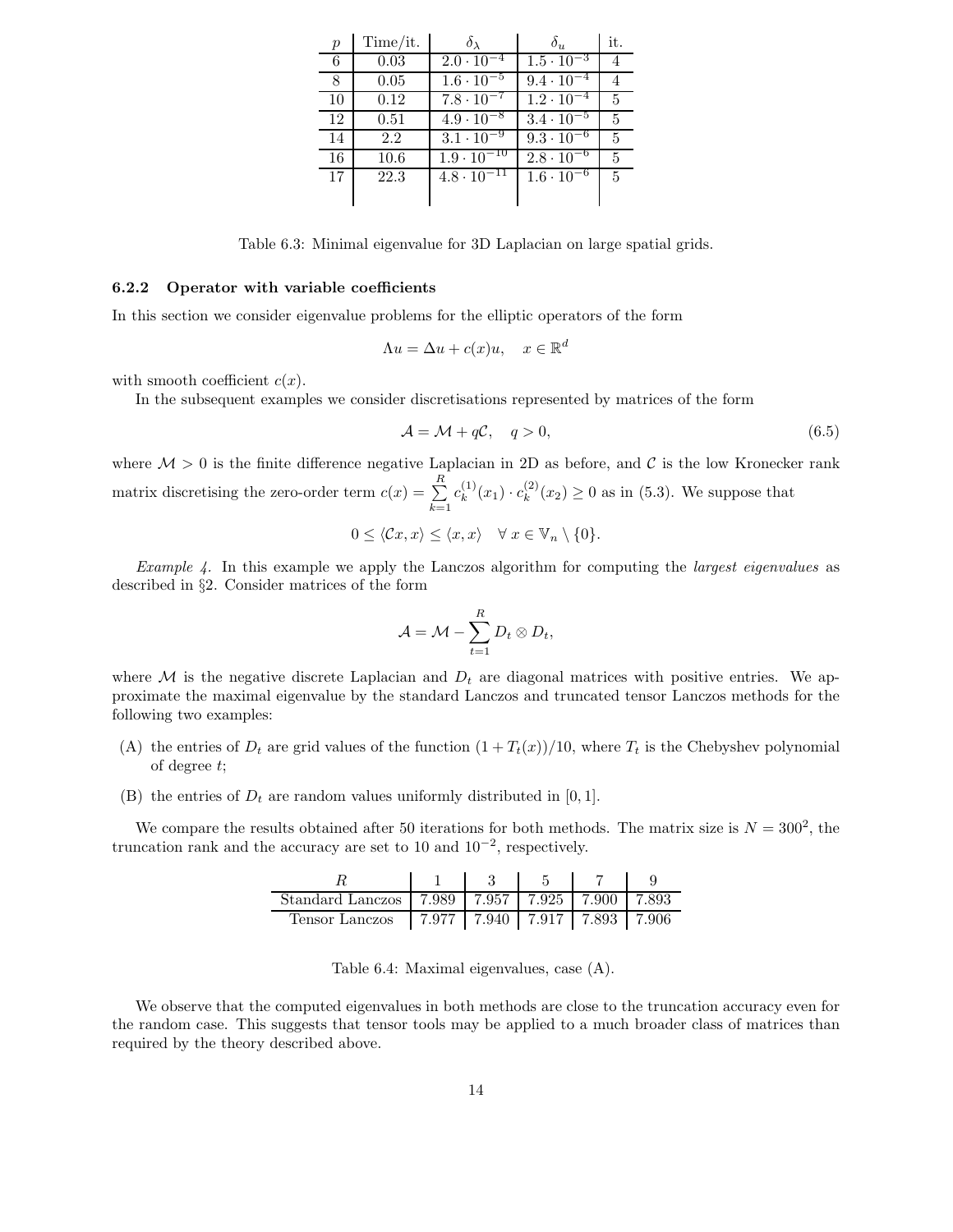| Standard Lanczos   7.862   7.615   7.302   6.800   6.460 |                                       |  |  |
|----------------------------------------------------------|---------------------------------------|--|--|
| Tensor Lanczos                                           | 7.852   7.608   7.292   6.789   6.452 |  |  |

Table 6.5: Maximal eigenvalues, case (B).

*Example 5.* The *minimal eigenvalue* is calculated for the problem  $(6.5)$  with the matrix C corresponding to the rank-1 potential  $c(x) = \sin(\lambda x_1) \sin(\lambda x_2)$  in  $(0, 1)^2$ . We perform the truncated power iteration with the matrix  $\mathcal{L} = \mathcal{A}^{-1}$ , such that the respective matrix-vector multiplication  $y = \mathcal{L}U$  is implemented by the "truncated" iterative procedure,  $y^p \rightarrow y$ , as  $p \rightarrow \infty$ , where

$$
y^{p+1} = y^p - \omega \mathcal{L}_R(\mathcal{A}y^p - U), \quad p = 0, 1, \dots
$$

with certain rank-r initial guess  $y^0$  and with a proper relaxation parameter  $\omega \in (0, 2)$ . Here  $\mathcal{L}_R$  is the rank-R approximation to the inverse of the shifted Laplacian described in (6.4).

Table 6.6 presents the results on the sequence of grids  $n = 2^p$ ,  $p = 10, 11, 12, 13$ , for the truncation rank  $r = 3$ . We give the total CPU time (sec.), the number of power iterations and the scaling factor between the neighbouring grids. We expect an  $O(n \log n)$  scaling provided that all nested iterations require the same number of loops and the same tensor rank for the preconditioner (of course, there are some fluctuations).

| $\boldsymbol{n}$ | Time | $\delta_{Res}$      | Power iter. | Scaling |
|------------------|------|---------------------|-------------|---------|
| 1024             | 7.3  | $3.0 \cdot 10^{-4}$ | 10          |         |
| 2048             | 23.6 | $1.5 \cdot 10^{-4}$ | 14          | 2.3     |
| 4096             | 63.9 | $7.6 \cdot 10^{-5}$ | 14          | 2.7     |
| 8192             | 209. | $3.8 \cdot 10^{-5}$ | 17          | 2.7     |
|                  |      |                     |             |         |

Table 6.6: Minimal eigenvalue for  $-\Delta + c(x)$  in 2D.

This table indicates the linear-logarithmic scaling in  $n$  as well as the robust convergence of the power iteration with the tensor modification.

#### 6.3 Concluding remarks

The theoretical and numerical analysis of multi-dimensional eigenvalue problems presented in the paper clearly indicate that tensor structured methods for the approximation and solution of "smooth" spectral problems in  $\mathbb{R}^d$  yield a promising basis for efficient solution methods in the modern high dimensional applications. Moreover, it seem that these methods are not restricted to smooth problems.

**Acknowledgement.** The authors are thankful to Dipl. Ing. Cristobal Bertoglio for assistence with the numerical computations of Tables 6.1, 6.2 and Example 5.

# References

- [1] S.N. Bernstein: Leçons sur les propriétés extrémales et la meilleure approximation des fonctions analytiques d'une variable réelle. Paris: Gauthier-Villars 1926
- [2] G. Beylkin and M. M. Mohlenkamp: Numerical operator calculus in higher dimensions, Proc. Natl. Acad. Sci. USA, 99 (2002), 10246–10251.
- [3] G. Beylkin and M. M. Mohlenkamp: Algorithms for numerical analysis in high dimensions, SIAM J. Sci. Comput., 26 (2005), 2133–2159.
- [4] D. Braess and W. Hackbusch: Approximation of  $1/x$  by exponential sums in  $[1,\infty)$ . IMA J. Numer. Anal., 25 (2005) 685–697.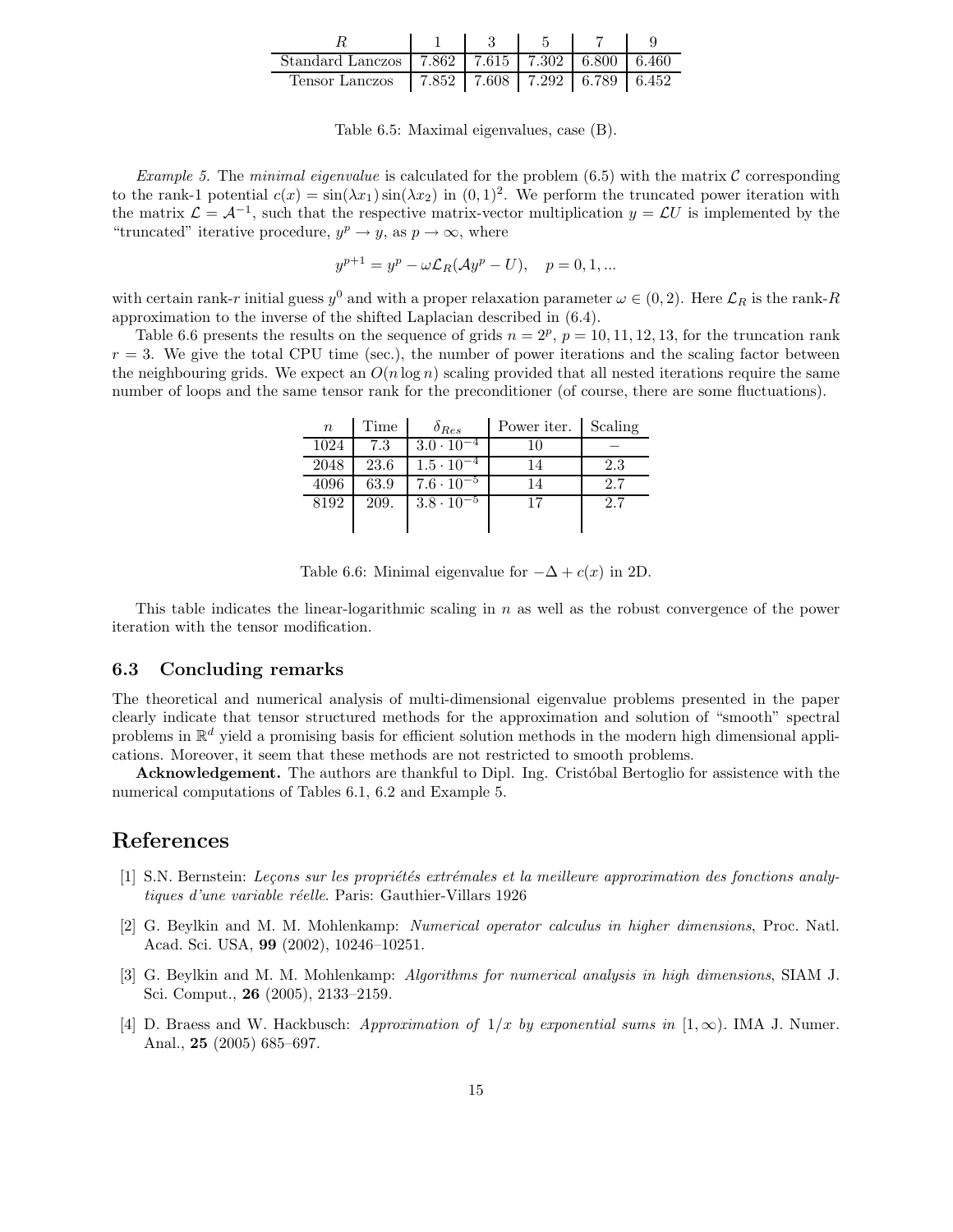- [5] L. De Lathauwer, B. De Moor, and J. Vandewalle, On the best rank-1 and rank- $(R_1, ..., R_N)$  approximation of higher-order tensors. SIAM J. Matrix Anal. Appl., 21 (2000) 1324-1342.
- [6] L. De Lathauwer, B. de Moor, and J. Vandewalle: A multilinear singular value decomposition. SIAM J. Matrix Anal. Appl. 21 (2000), 1253–1278.
- [7] M. Espig: *Approximation mit Elementartensorsummen*. Doctoral thesis, Universität Leipzig, 2008.
- [8] H.-J. Flad, B. Khoromskij, D. Savostianov, and E. Tyrtyshnikov: Verification of the cross 3d algorithm on quantum chemistry data. Rus. J. Numer. Anal. and Math. Modelling, 4 (2008), 1–16.
- [9] I.P. Gavrilyuk, W. Hackbusch, and B.N. Khoromskij: Data-sparse approximation to operator-valued functions of elliptic operators. Math. Comp. 73, no. 247 (2003), 1297-1324.
- [10] I.P. Gavrilyuk, W. Hackbusch, and B.N. Khoromskij: Tensor-product approximation to elliptic and parabolic solution operators in higher dimensions. Computing 74 (2005), 131-157.
- [11] W. Hackbusch and B.N. Khoromskij: Low-rank Kronecker product approximation to multi-dimensional nonlocal operators. Part I. Separable approximation of multi-variate functions. Computing  $76$  (2006), 177-202.
- [12] W. Hackbusch, B.N. Khoromskij, and E.E. Tyrtyshnikov: Hierarchical Kronecker tensor-product approximations. J. Numer. Math. 13 (2005), 119–156.
- [13] W. Hackbusch, B.N. Khoromskij, and E.E. Tyrtyshnikov: Approximate iterations for structured matrices. Numer. Math. 109 (2008), 365-383.
- [14] B. N. Khoromskij: Structured Rank- $(r_1, ..., r_d)$  Decomposition of Function-related Tensors in  $\mathbb{R}^d$ . Comp. Meth. in Applied Math. 6 (2006), 194-220.
- [15] B. N. Khoromskij: On tensor approximation of Green iterations for Kohn-Sham equations. Computing and Visualization in Scince, DOI:10.1007/s00791-008-0097-x, 2008.
- [16] B. N. Khoromskij: Multi-linear approximation of higher-dimensional convolution in linear cost. Preprint 36, Max-Planck Institute for Mathematics in Sciences, Leipzig, 2008 (submitted).
- [17] B. N. Khoromskij and V. Khoromskaia: Low rank Tucker tensor approximation to the classical potentials. Central European J. of Math., 5(3) 2007, 1-28.
- [18] B. N. Khoromskij and V. Khoromskaia: Multigrid accelerated tensor approximation of function related multi-dimensional arrays. Preprint 40, Max-Planck Institute for Mathematics in Sciences, Leipzig, 2008 (submitted).
- [19] T. G. Kolda and B. W. Bader: Tensor decompositions and applications. Technical Report No SAND2007- 6702, Sandia National Laboratories, Albuquerque, NM and Livermore, CA, November 2007.
- [20] J.M. Melenk: hp-finite element methods for singular perturbations. Springer Lecture Notes in Mathematics, 1796, (2002).
- [21] M. Melenk and S. Sauter: Convergence analysis for finite element discretizations of the Helmholtz equation. Part I: The full space problem. 09-2008, Universität Zürich 2008.
- [22] I.V. Oseledets, D.V. Savostyanov, and E.E. Tyrtyshnikov: Tucker dimensionality reduction of threedimensional arrays in linear time. SIMAX, vol. 30, no. 3, pp. 939-956 (2008).
- [23] E.E. Tyrtyshnikov: Tensor approximations of matrices generated by asymptotically smooth functions. Sbornik: Mathematics 194, No. 5-6 (2003), 941–954 (translated from Mat. Sb. 194, No. 6 (2003), 146–160).
- [24] E.E. Tyrtyshnikov: Kronecker-product approximations for some function-related matrices. Linear Algebra Appl. 379 (2004), 423–437.